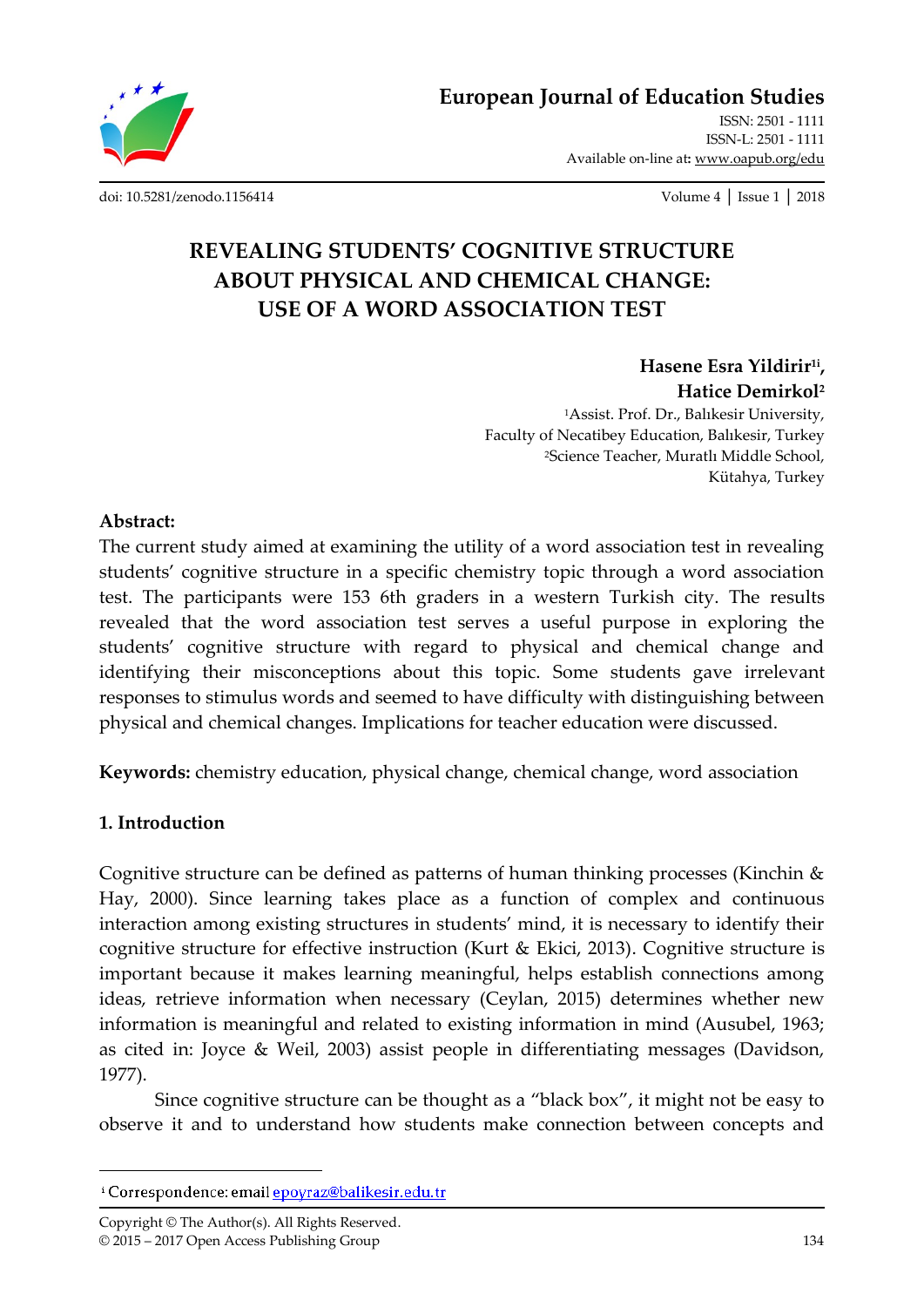experience conceptual change (Özatlı, 2006; Kurt & Ekici, 2013). Nevertheless, many methods such as flow maps, word association test, concept maps, structured grid and Vee diagram are available to reveal people's cognitive structures (Ceylan, 2015). Among these, word association tests were one of the oldest and widely used tests (Özatlı & Bahar, 2010) and their effectiveness on learning and revealing existing cognitive structures was well-established (Hovardas & Korfiatis, 2006).

### **1.1 Word Association Tests in Chemistry Education**

Originally proposed by Bahar, Johnstone, & Sutcliffe (1999), these tests have become valuable tools to assess cognitive structure of students and understand whether they make meaningful connections among concept, and thereby have been widely used in science education (Atabek Yiğit & Ceylan, 2015; Bahar, Johnstone & Sutcliffe, 1999; Bilgin, Coşkun, & Aktaş, 2013; Bilgin, Aktaş & Çetin, 2014; Derman & Eilks, 2016; Dikmenli, 2010; Ekici & Kurt, 2014; Ercan, Taşdere & Ercan, 2010; Nakiboğlu, 2008; Özata Yücel & Özkan, 2015; Taştan Kırık & Kaya, 2014; Timur, 2012). Nakiboğlu (2008) indicated that these tests may guide instructional activities in the classroom as they are effective in revealing students' cognitive structure in the beginning of teaching.

The use of word association tests has received considerable attention in the field of chemistry education. For example, in a study conducted with thirty, 14 year‐old students in an English comprehensive school (Maskill & Cachapuz, 1989), the stimulus word Equilibrium was found to reveal the interfering concepts such as 'static balance', 'reversing as physical movement' and 'equilibrium when everything is equal' which hindered learning. In another study, Cachapuz and Maskill (1987) used pre- and postword association and achievement tests to measure students' understanding of collision theory. These researchers found that while low achiever students did not have conceptual changes, higher achiever ones showed conceptual structuring and growth. Using a sample of 256 students in the age of 14 and 15 in Scotland, Johnstone and Moynihan (1985) found a significant correlation between cognitive structure as measured by word association tests and performance in an achievement test in a chemistry class.

The use of word association tests in chemistry education attracted the interest of many researchers in Turkey. Some researchers (Atabek Yiğit, 2016; Derman & Eilks, 2016; Nakiboğlu, 2017) used word association tests to reveal students' cognitive structure in specific chemistry topics, assess their conceptual understanding and identify misconceptions. Other researchers seemed to focus on whether students had conceptual change as measured by word association tests as a result of using a specific teaching method (Bilgin, Aktas & Çetin , 2014; Bilgin, Çoşkun & Aktaş, 2013) .

Atabek Yiğit (2016) examined cognitive structures about atom, ion, element, compound and molecule and found that pre-service science teachers seemed to grasp the relationship between compound and molecule well but had difficulty with understanding the concept of ion. Derman and Eilks (2016) asked 11th graders to write a sentence regarding a number of chemistry concepts including solvent, soluble, concentration, dissolution, solubility, temperature and pressure concepts and found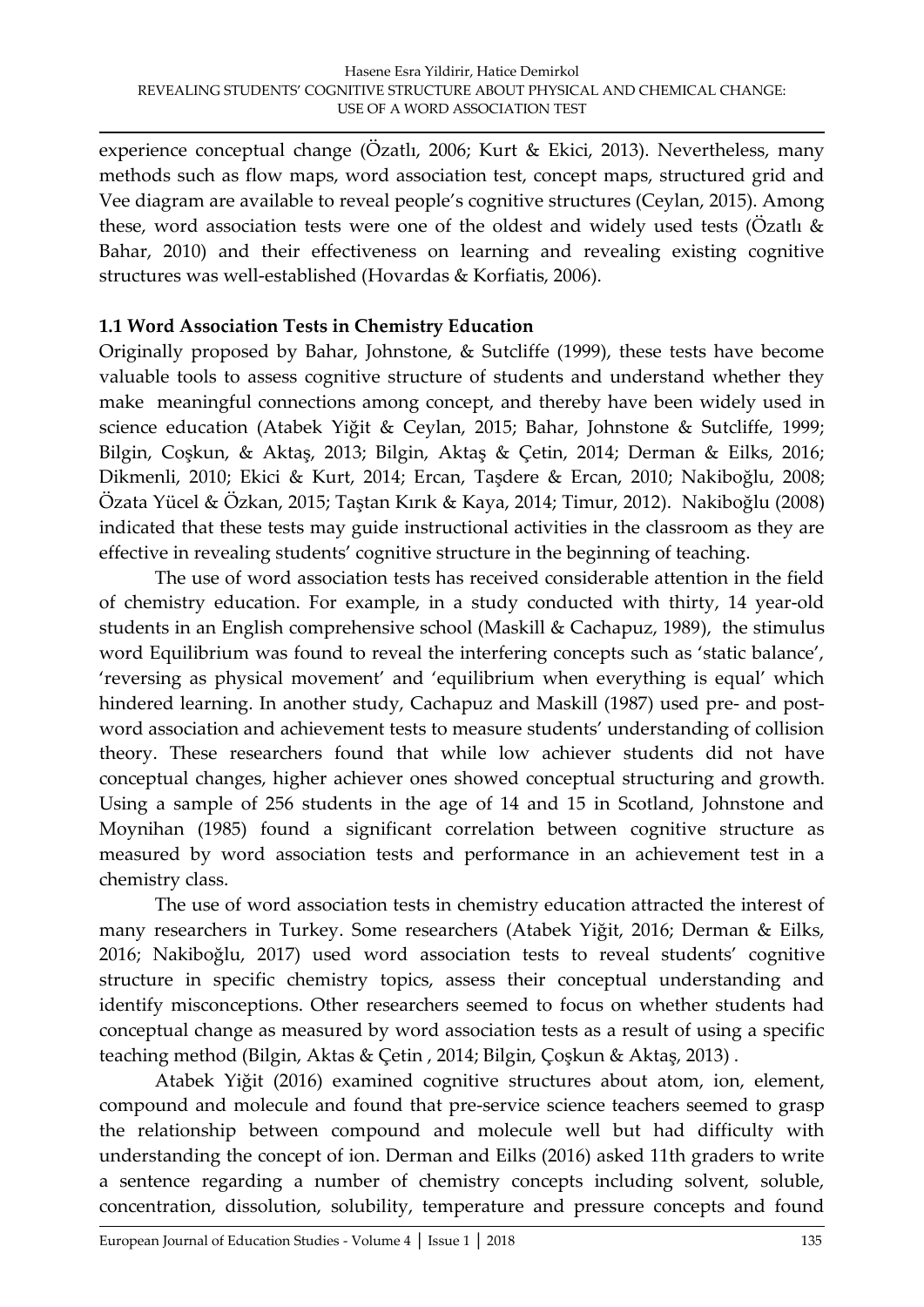that students had diverse cognitive structures regarding these concepts including many poorly developed concepts. Nakiboğlu (2017) examined 8th grade students' cognitive structures about energy, reaction equation, chemical property, chemical reaction, physical change, chemical change, matter, physical property and found that students could not associate with the concept of energy with other concepts of the subject.

Bilgin, Aktaş and Çetin (2014) compared the cognitive structure of 5th grade students who received education utilizing 'Student Teams-Achievement Divisions' (STAD) technique and those who received traditional instruction. These researchers found that students in the STAD had more concepts and branching points in their cognitive structures regarding change of substance whereas those in the other group had simple cognitive maps in their mind. Bilgin, Coşkun and Aktaş (2013) compared 5E Model of Instruction with traditional teaching in enhancing 4th graders' cognitive abilities in a unit called 'introduction to substance' and found that 5E model was more effective in helping students establish a relationship between related concepts than the traditional method of teaching.

Although word association tests seemed to have been extensively used in specific chemistry topics and chemistry was taught employing different instructional approaches, the researcher of the current study has determined only one study which examined cognitive structure of secondary school students regarding the topic 'physical and chemical change' using word association tests.

### **1.2 Research on Teaching Physical and Chemical Change**

Since the topic of physical and chemical change is taught from elementary school to university, many research studies were conducted on this topic using students at different levels of education. These studies seemed to focus on examining students' level of knowledge and possession of alternative concepts in their mind (Demircioğlu, Özmen & Demircioğlu, 2006; Demircioğlu, Ayas & Kongur, 2012; Gönen & Akgün, 2005; Johnstone, 2000; Mirzalar Kabapınar & Adik, 2005; Kıngır & Geban, 2014; Kibar & Ayas, 2010; Khurshid & Iqbal, 2009; Stavridou & Solomonidou, 1989; Sökmen, Bayram & Yılmaz, 2000; Tsaparlis, 2003; Uluçınar Sağır, Tekin & Karamustafaoğlu, 2012), the degree to which their knowledge and alternative concepts changed as a function of utilizing different instructional approaches (Ardaç & Akaygün, 2004; Atasoy, Genç, Kadayıfçı & Akkuş, 2007; Ayvacı & Şenel Çoruhlu, 2009; Çayan & Karslı, 2014; Kıngır, Geban & Günel, 2013; Kolomuç, Özmen, Metin & Açışlı, 2012) , how these concepts are taught in textbooks (Palmer & Treagust, 1996) and proposing experimental interventions (Ergül, 2014).

Results emerging from experimental studies on this topic revealed that using a specific instructional approach was more effective in enhancing students' understanding of this topic than using a traditional way of teaching. For example, teaching this topic through collaborative learning (Atasoy, Genç, Kadayıfçı & Akkuş, 2007), explanatory story (Ayvacı & Şenel, 2009), science writing heuristic approach (Kıngır, Geban & Günel (2013), problem based learning (Çayan & Karslı, 2014) and 5E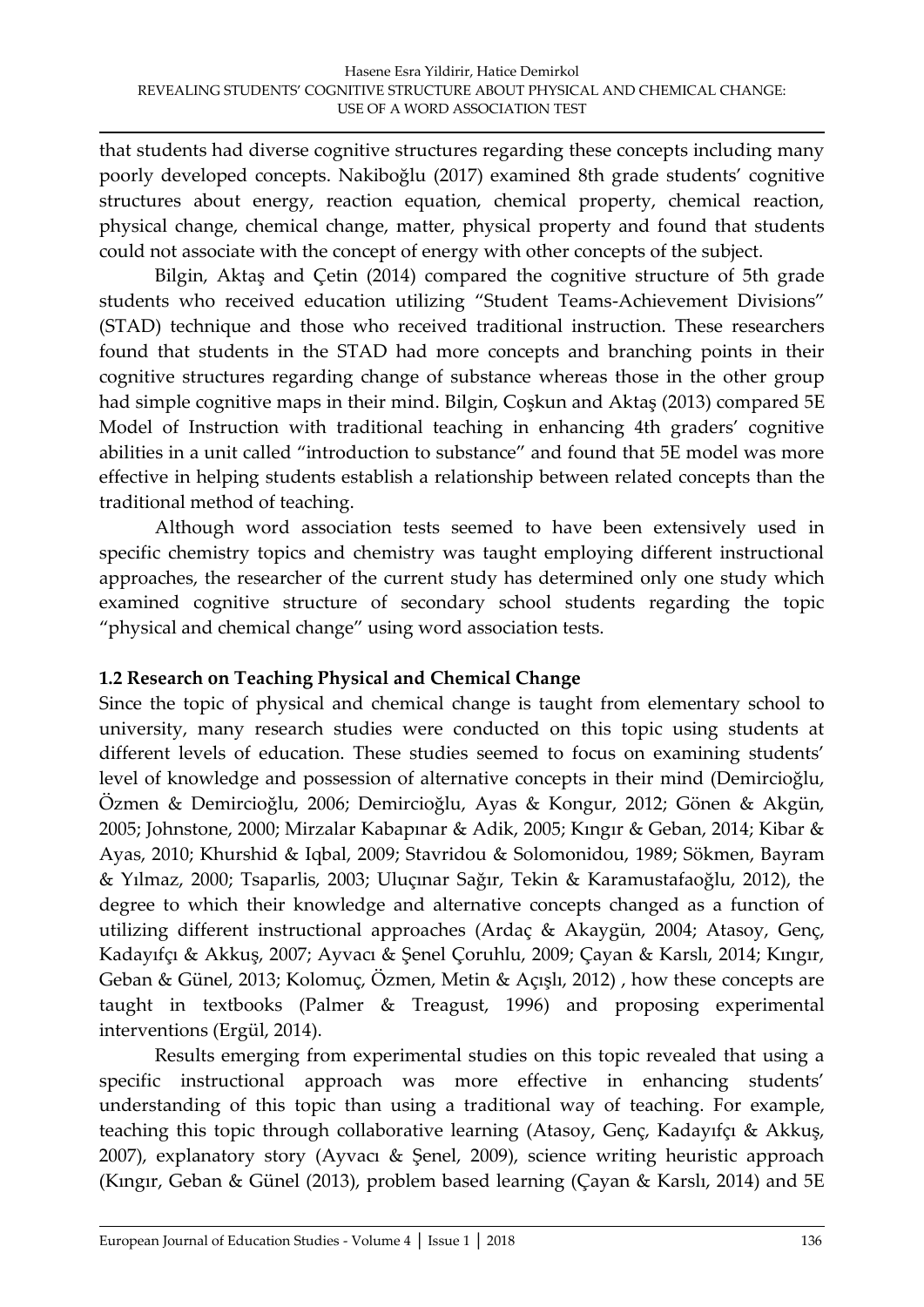learning model (Kolomuç, Özmen, Metin & Açışlı, 2012) were found to be more influential in removing misconceptions than teaching this topic in a traditional way.

Studies with a focus on identifying student knowledge and alternative concepts revealed that students had difficulty explaining physical and chemical change (Adbo & Taber, 2009; Kıngır & Geban, 2014; Papageorgiou, Stamovlasis & Johnson; 2012; Zan Yörük, 2003) understanding the difference between the two (Hesse & Anderson, 1992; Kıngır, Geban & Günel, 2013; Kıngır & Geban, 2014). They seemed to give relevant real world examples regarding these concepts but did not understand theoretical and scientific reasons behind these events (Buyruk & Korkmaz, 2016; Demircioğlu, Özmen & Demircioğlu, 2006; Sökmen, Bayram & Yılmaz, 2000; Uluçınar Sağır, Tekin & Karamustafaoğlu, 2012).

Students seem to have a number of criteria for deciding whether a change is physical or chemical. Alternate events seemed to be perceived by a physical change while irreversible events seemed to be seen as a chemical change (Atasoy, Genç, Kadayıfçı & Akkuş, 2007; Buyruk & Korkmaz, 2016; Gönen & Akgün, 2005; Kıngır & Geban, 2014; Meşeci, Tekin & Karamustafaoğlu, 2013; Mirzalar Kabapınar & Adik, 2005; Stavridou & Solomonidou, 1989; Sökmen, Bayram & Yılmaz, 2000). If a new substance emerges and there is a color change, they tend to see it as a chemical change. If not, they see it as a physical change (Çayan & Karslı, 2014; Palmer & Treagust, 1996; Ergül, 2014; Stavridou & Solomonidou, 1989; Tsaparlis, 2003).

Those who use the criteria "if a new substance emerges, it is a chemical change" seemed to perceive water and ice as different substances and thereby mistakenly thought the event of ice melting as a chemical change. Those who look at color change as a criteria seemed to mistakenly think that when the color of a substance changes as a result of a resolution, it is a physical change in some situations and is a both physical and chemical change in other situations. Researchers (Ben-Zvi, Eylon & Silberstein, 1986; Demircioğlu, Özmen & Demircioğlu, 2006; Demircioğlu, Ayas & Kongur, 2012; Gönen & Akgün, 2005; Hesse & Anderson, 1992; Johnstone, 2000; Johnson, 2000; 2005; Kıngır & Geban, 2014; Stavridou & Solomonidou, 1989; Sökmen, Bayram & Yılmaz, 2000; Tsaparlis, 2003; Uluçınar Sağır, Tekin & Karamustafaoğlu, 2012) attributed students' difficulty with differentiating physical and chemical change to their efforts to explain events at macro level instead of micro-level.

# **1.3 Purpose and Significance of the Current Study**

To date, research studies on the topic of 'physical and chemical change' and word association tests revealed that

- Students have difficulty understanding physical and chemical change and differentiating between the two.
- Utilizing a specific method instead of traditional ways of teaching helps students better understand physical and chemical change.
- Word association test is a useful tool that can be used in chemistry education to uncover interrelationships among chemical concepts in students' mind and help detect misconceptions.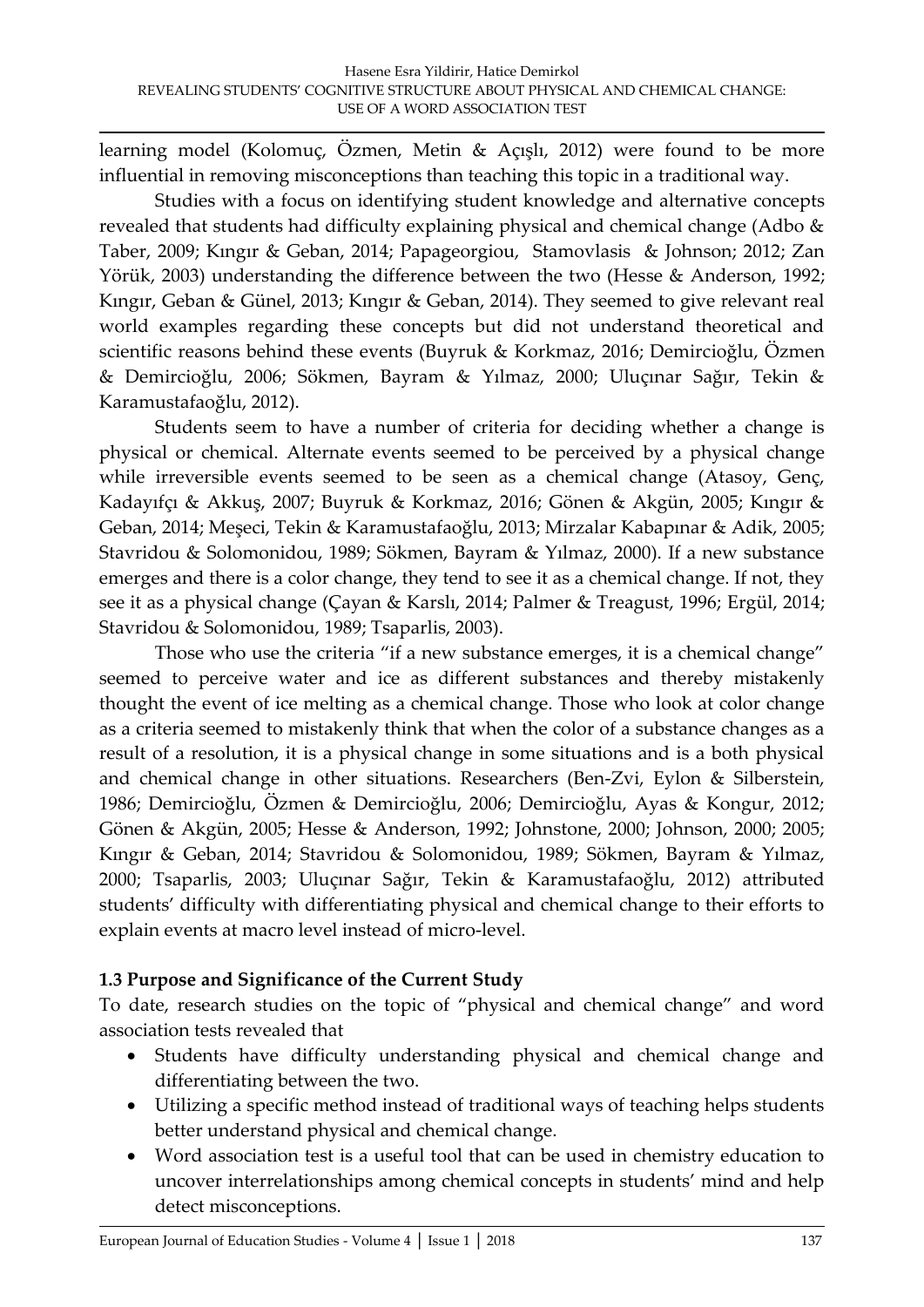Nevertheless, there seems to be only one study investigating the role of word association tests in understanding the students' cognitive structure with regard to physical and chemical change. As indicated earlier, this topic is an important topic in chemistry education taught in different levels of education. More importantly, students seem to face a number of difficulties in understanding this topic and possess many misconceptions. Using a word association test helps understand students' cognitive structure and thereby gives an opportunity to identify their prior knowledge and misconceptions regarding this topic before and after instruction.

The main purpose of the current study was to explore the effectiveness of a word association test in revealing students' cognitive structure. To meet this purpose, three research questions were addressed in the current study:

- 1. Is a word association test useful in revealing students' cognitive structure regarding physical and chemical change?
- 2. Does a word association test help identify students' misconceptions?
- 3. The degree to which students write a sentence involving scientific knowledge regarding physical and chemical change?

# **2. Method**

# **2.1 Participants and Their Educational Background**

Physical and chemical change is included in a unit called 'Substance and Change' in a science class. Students start receiving science courses in the 3rd grade in Turkey. From 3rd grade to 5th grade, students are expected to characterize substances according to their physical properties, classify them as solid, liquid and gas, compare them on the basis of their phases and define them in terms of mass and volume. In addition, they are expected to give scientific explanations for a number of events such as melting, freezing, boiling, condensation, evaporation, sublimation and heat exchange, classify substances as pure and mixture, separate mixtures by sieving, filtering and magnetizing and explain expansion and contraction which occurs in the process of warming and cooling. In the 6th grade, they are expected to compare changes occurring in substance in a unit called 'the granular structure of matter/substance and change', classify substances as physical and chemical and understand that substance consists of moving particles (molecules, atoms or ions) (MEB, 2013).

The participants consisted of 153 6th students (67 female, 86 male) in different 8 secondary schools in Kütahya, Turkey. The current study was conducted in a week when students studied the unit the "particle structure of matter/substance and change". The researcher explained purpose of the significance of this research to participants. All of the participants voluntarily took part in the current study.

# **2.2 Research Instrument**

A word association test was employed to reveal students' cognitive structure regarding the topic of physical and chemical change. To achieve this goal, the researcher came up with 8 key words related to this topic and conducted a pilot study with 20 7th grade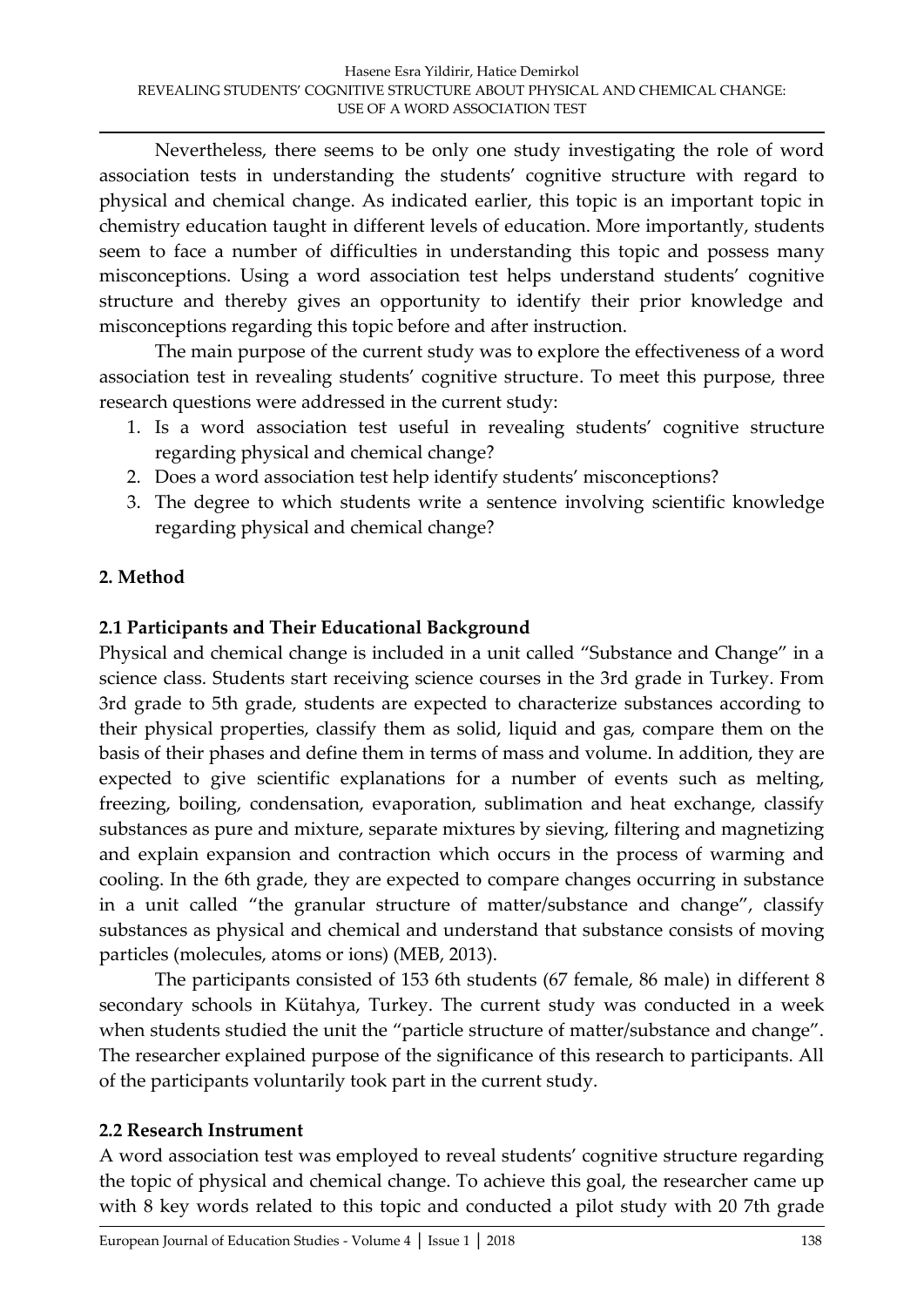students. The results revealed that two words (chemical reaction and conversation of mass) were not understood by the students well. Thus, they were removed from the test, resulting in a final test with 6 words (substance, particle, physical change, chemical change, physical property and chemical property). One faculty member working the department of chemistry education and a secondary school science teacher reviewed the stimulus words and indicated that these words were relevant to examine the cognitive structure regarding physical and chemical change.

These six keywords served as a stimulus in the word associated test and thereby were called stimulus words. Each stimulus word is written on a separate page and students were asked to write as many words as possible that come to their mind. As Figure 1 illustrates, stimulus words were written on a single page several times in order to prevent chain-reaction effect. In addition, the students were asked to write a sentence regarding each stimulus word at the end of each page and were given a total of 8 minutes to complete the word association test.



**Figure 1:** Sample Page from the Word Association Test

### **2.3 Data Analysis**

To begin with, students' responses to each stimulus words were examined and a frequency table for each different response was created. Based on the frequency table and cut-off point technique (Bahar, Johnstone & Sutcliffe, 1999), a concept network was created. Since the current study was conducted with a relatively high number of students and many responses were produced, 8 to 10 points below the response word, which is the most repeated answer for the given stimulus word, were used as a basis for determining cut-off points. Thus, the concept network consisted of seven levels: (1) Cut off point 65 and over, (2) cut-off point 55-64 (3) cut-off point 45-54, (4) cut-off point 35- 44, (5) cut-off point 25-34 (6) cut-off point 15-24, (7) cut - off point 5-15.

 In the second stage of analysis, the participants' sentences for the given stimulus words were examined. Based on the coding system developed by Ercan, Taşdere and Ercan (2010), sentences were categorized as sentences containing scientific knowledge, sentences containing non-scientific and superficial knowledge and sentences containing misconceptions. A section intended to contain a detailed description of all the methods, materials, collaborators and participants at the study. The protocols used for data acquisition, techniques and procedures, investigated parameters, methods of measurements and apparatus should described in sufficient detail to allow other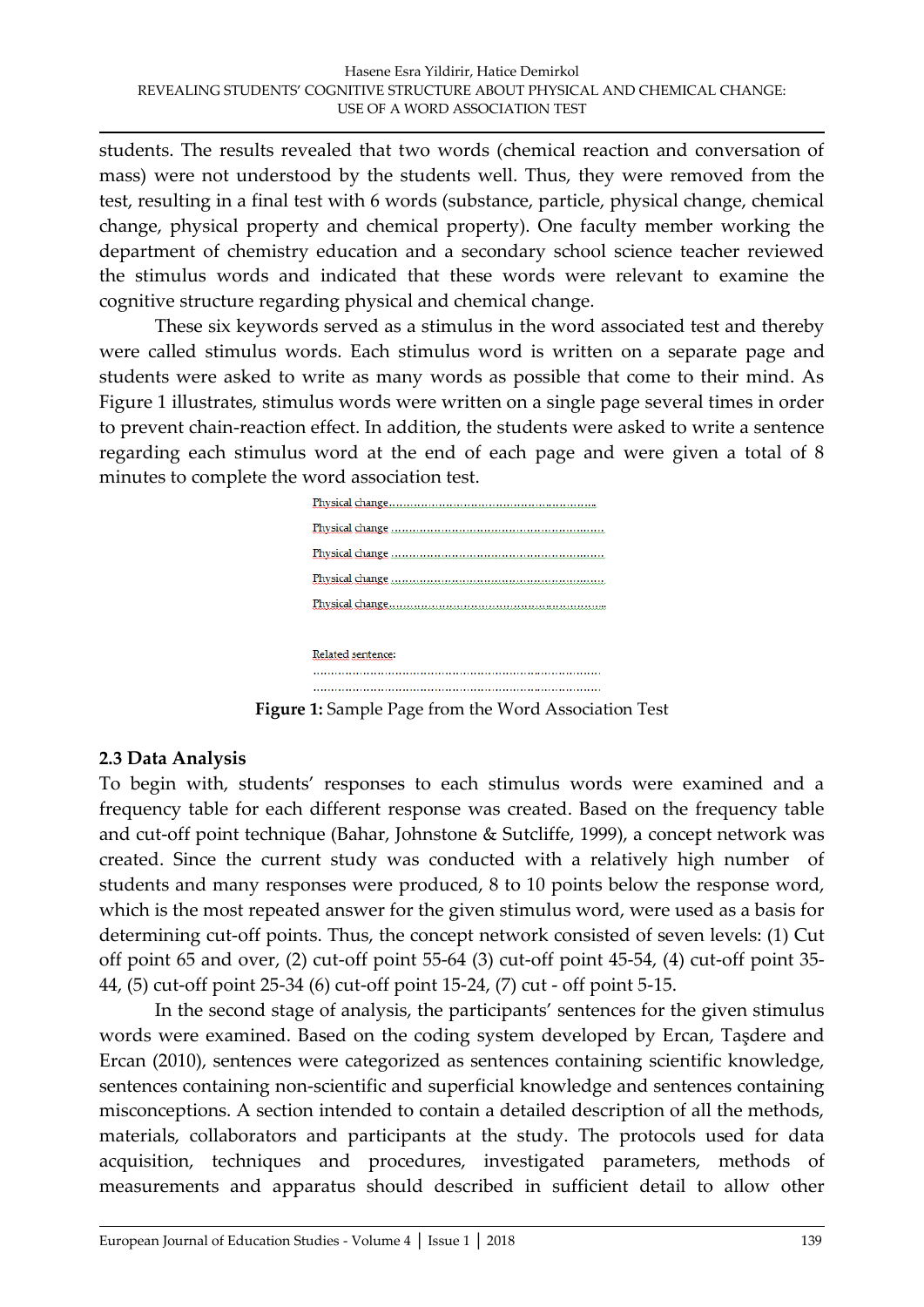scientists to understand, analyze and compare the results. The study subjects and participants should be described in terms of number, age and sex. The statistical methods should be described in detail to enable verification of the reported results. This section could contain a separate sub-section that comprises the explanation of the abbreviated terms used on the study.

### **3. Results**

Table 1 shows the frequency of stimulus words written by students. All of the stimulus worlds were written as a response 2106 times. The stimulus word of substance was the most given response ( $f= 474$ ) to the all of the stimulus worlds, followed by particle ( $f =$ 458) while physical property (f = 158) was the least given response.

| <b>I able 1.</b> INUMBER OF SUMMINS VOLUS VVILLEM DY 1 alticipatits as a Response |      |       |
|-----------------------------------------------------------------------------------|------|-------|
| <b>Stimulus Word as a Response</b>                                                |      | $\%$  |
| Substance                                                                         | 474  | 22.51 |
| Particle                                                                          | 458  | 21.75 |
| Physical change                                                                   | 344  | 16.33 |
| Chemical change                                                                   | 424  | 20.13 |
| Physical property                                                                 | 158  | 7.50  |
| Chemical property                                                                 | 248  | 11.78 |
| Total                                                                             | 2106 | 100   |

**Table 1:** Number of Stimulus Words Written By Participants as a Response

Table 2 shows the most given responses to each stimulus word. Solid was the most written response to the stimulus of words of substance and particle. Cutting was the most written response to the stimulus words of physical change and physical property. Burning was the most common response to the stimulus words of physical change and physical property. In other words, students tended to associate substance and particle with solid, chemical change and chemical property with burning, physical change and physical property with cutting.

| <b>Table 2:</b> The MOSt Williell Response to Each Sumulus Word |               |    |      |  |  |
|-----------------------------------------------------------------|---------------|----|------|--|--|
| Stimulus words                                                  | Response word |    | $\%$ |  |  |
| Substance                                                       | Solid         | 54 | 15.4 |  |  |
| Particle                                                        | Solid         | 73 | 20.9 |  |  |
| Physical change                                                 | Cutting       | 63 | 18.0 |  |  |
| Chemical change                                                 | Burning       | 93 | 26.6 |  |  |
| Physical property                                               | Cutting       | 26 | 7.40 |  |  |
| Chemical property                                               | Burning       | 41 | 11.7 |  |  |

**Table 2:** The Most Written Response to Each Stimulus Word

A frequency map was created to display the associations between the stimulus words and their associated words. The map has seven different frequency range categories. Figure 2 shows the students' cognitive structures emerged from the map from the strongest to the weakest associations. Since the stimulus words of particle and chemical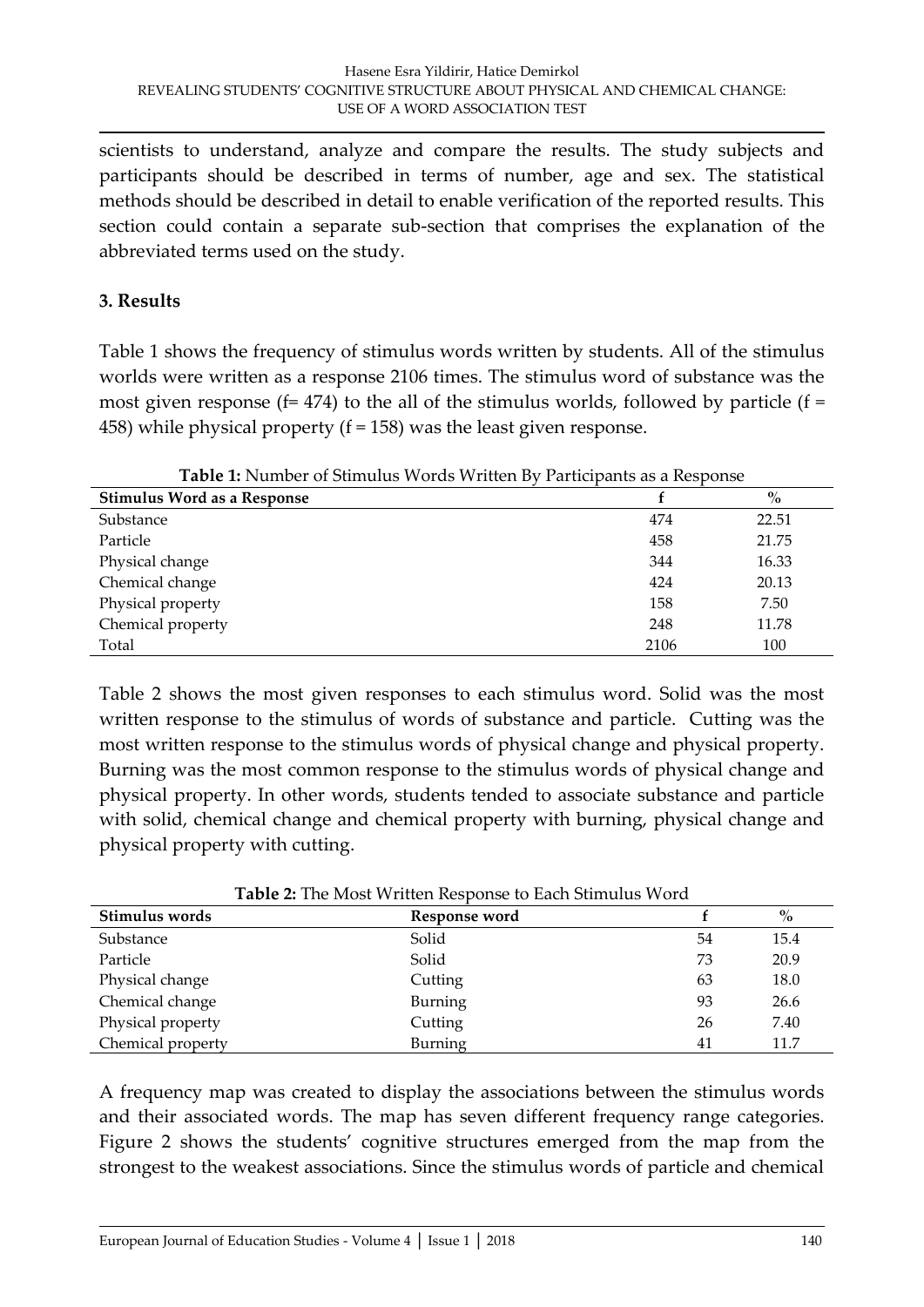change and responses including solid, liquid, gas and burning appeared more than 65 times they were placed in the highest (first) category.

In the second category, in addition to particle and chemical change, the stimulus word of physical change and its associated word 'cutting' emerged. All of the stimulus words emerged in the fifth category (cut-off value between 25 and 34). At the lowest level (cut-off value between 5 and 14) all of the concepts appeared in students' responses in the word association test emerged.

Cut-off point 65 and over



Cut-off point 55-64





Cut-off point 45-54



#### Cut-off point 35-44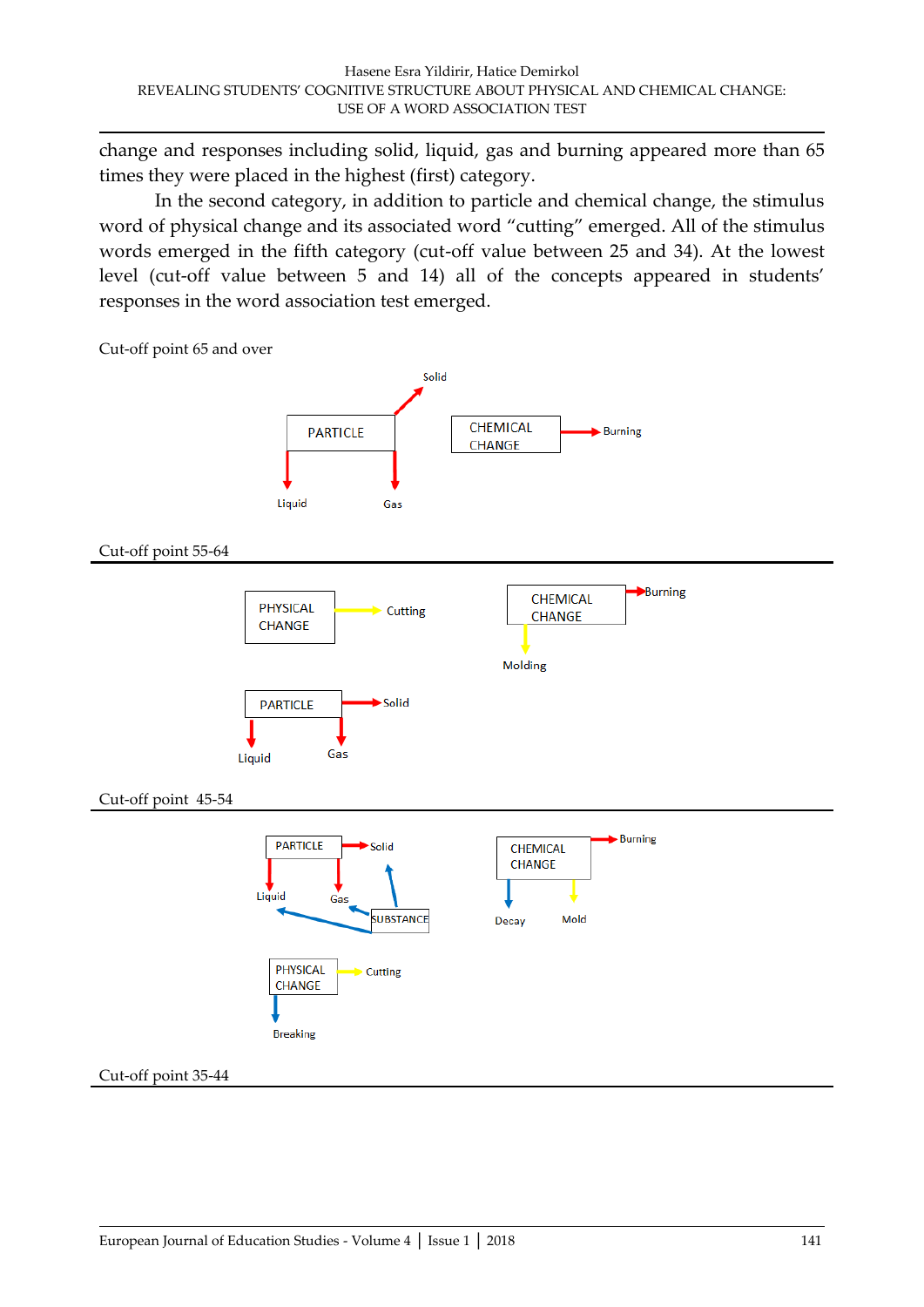#### Hasene Esra Yildirir, Hatice Demirkol REVEALING STUDENTS' COGNITIVE STRUCTURE ABOUT PHYSICAL AND CHEMICAL CHANGE: USE OF A WORD ASSOCIATION TEST



#### Cut-off point 5-14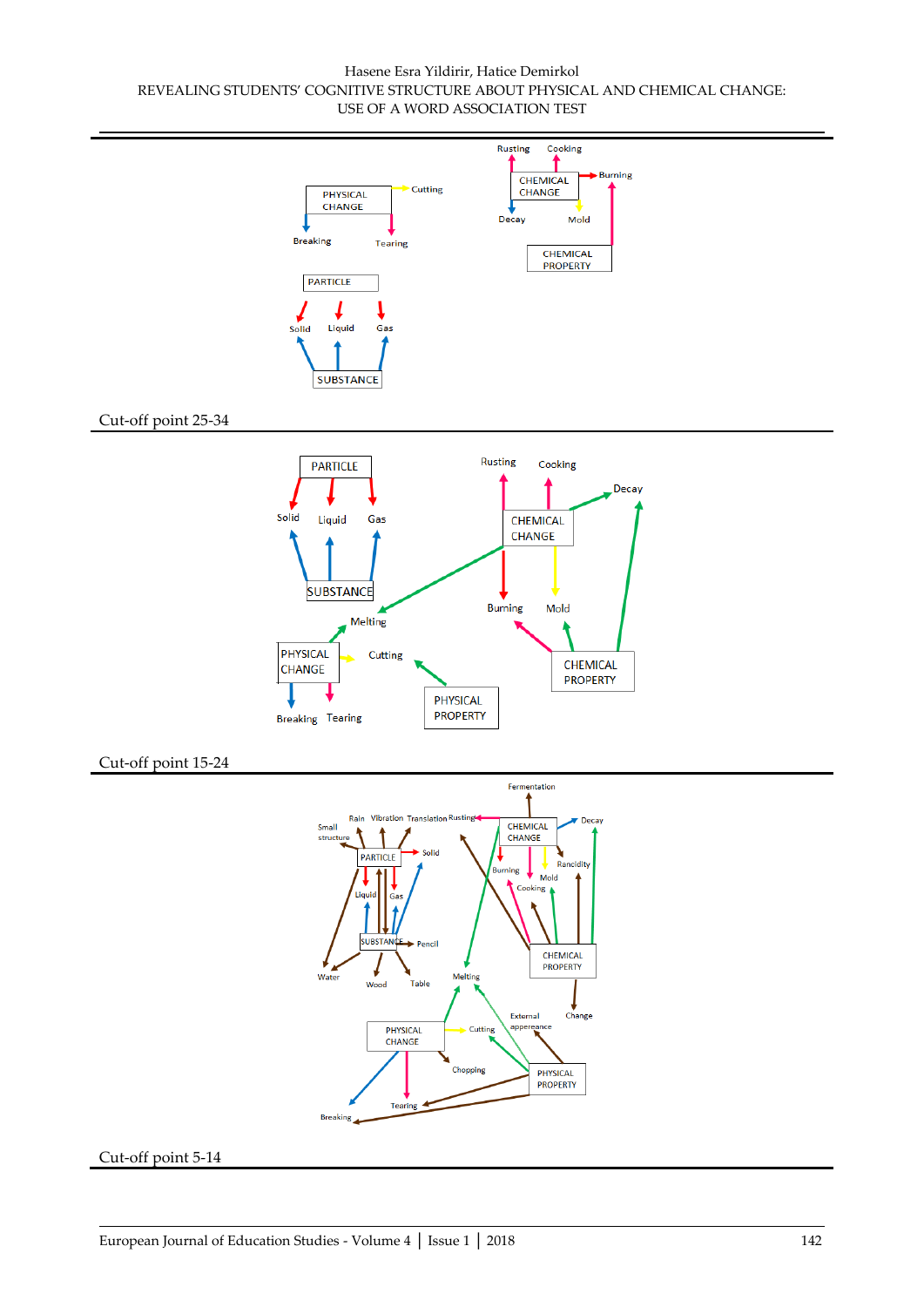#### Hasene Esra Yildirir, Hatice Demirkol REVEALING STUDENTS' COGNITIVE STRUCTURE ABOUT PHYSICAL AND CHEMICAL CHANGE: USE OF A WORD ASSOCIATION TEST



**Figure 2:** Concept Network Based on Stimulus Words

Table 3 shows the number of types of written sentences on the given stimulus words. A total of 741 sentences were produced by the students. Of these sentences, the majority (f= 431, 58%) were sentences containing non-scientific or knowledge. The total number of empty responses was found to be 177 (19%). The highest number of written sentences was found to be in the substance category  $(f = 129)$ ; however, the majority of sentences in this category  $(f = 93, 72%)$  was non-scientific. The highest number of empty responses  $(f = 41, 26\%)$  was found to be in the chemical property category.

| Stimulus<br>words | <b>Sentences</b><br>containing<br>scientific<br>knowledge | <b>Sentences</b><br>containing<br>non-scientific<br>or superficial<br>knowledge | <b>Sentences</b><br>containing<br>misconceptions | <b>Total Number</b><br>of Produced<br><b>Sentences</b> | Empty |
|-------------------|-----------------------------------------------------------|---------------------------------------------------------------------------------|--------------------------------------------------|--------------------------------------------------------|-------|
| Substance         | 27                                                        | 93                                                                              | 9                                                | 129                                                    | 24    |
| Particle          | 36                                                        | 81                                                                              | 9                                                | 126                                                    | 27    |
| Physical          | 72                                                        | 39                                                                              | 15                                               | 126                                                    | 27    |
| change            |                                                           |                                                                                 |                                                  |                                                        |       |
| Chemical          | 88                                                        | 25                                                                              | 10                                               | 123                                                    | 30    |
| change            |                                                           |                                                                                 |                                                  |                                                        |       |
| Physical          | 15                                                        | 101                                                                             | 9                                                | 125                                                    | 28    |
| property          |                                                           |                                                                                 |                                                  |                                                        |       |
| Chemical          | 13                                                        | 92                                                                              | 7                                                | 112                                                    | 41    |
| property          |                                                           |                                                                                 |                                                  |                                                        |       |
| Total             | 251                                                       | 431                                                                             | 59                                               | 741                                                    | 177   |

**Table 3:** Types of Written Sentences for the Stimulus Words

The highest number of sentence containing scientific knowledge was found to be in chemical change (f=88) followed by physical change (f=72) categories. The number of sentences containing scientific knowledge in physical property (f=15) and chemical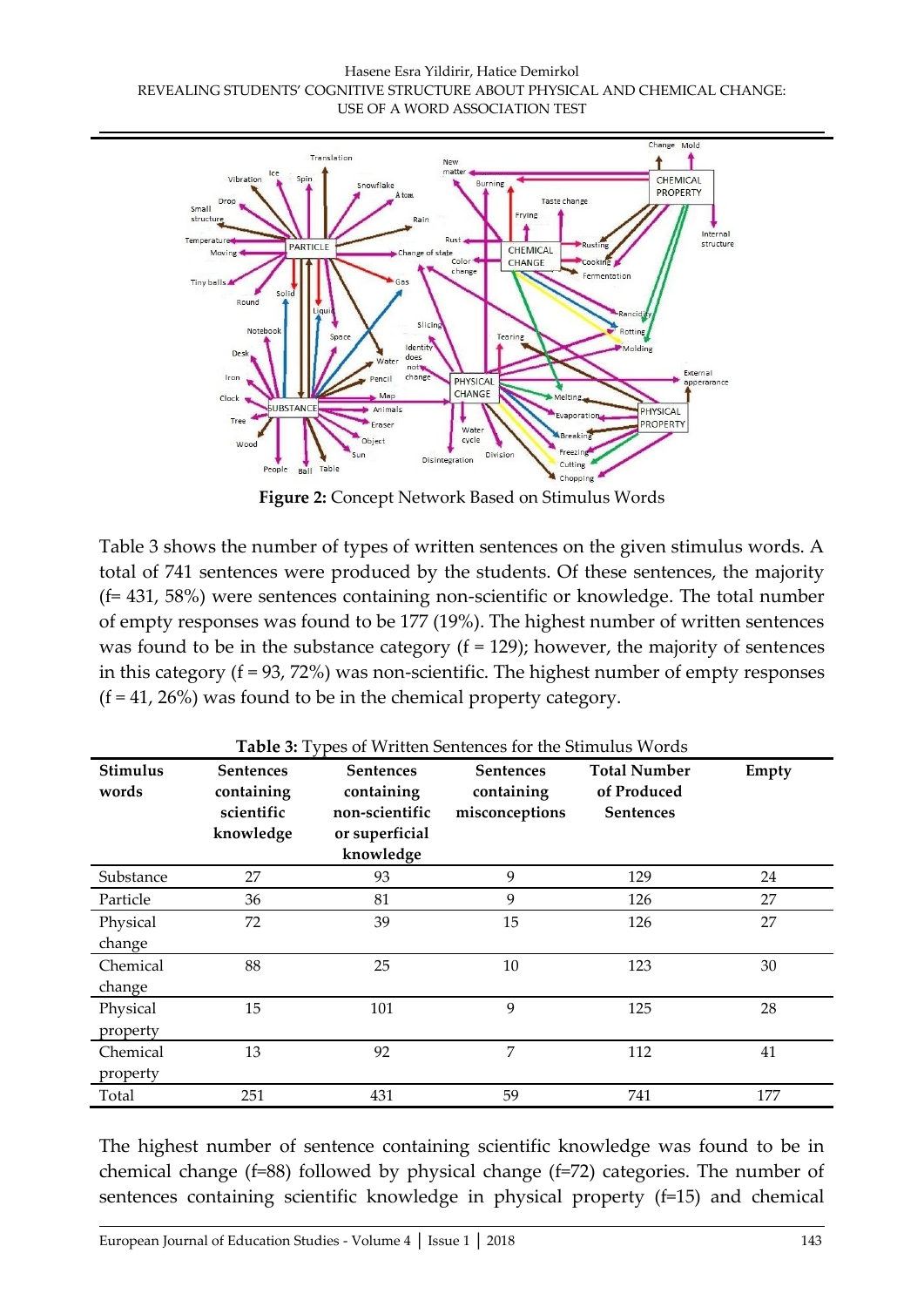property (f=13) categories was found to be low. The highest number of sentences containing non-scientific or superficial knowledge was found to be in physical property  $(f=101)$  followed by substance  $(f=93)$  categories. Of the 741 sentences, 59 included misconceptions regarding the stimulus words with physical change has the highest number (f= 15, 25%). Table 4 presents examples of the students' responses to the stimulus words.

| Stimulus<br>words                          | Examples of sentences containing Examples of sentences Examples of sentence<br>scientific knowledge                                                                                | containing non-scientific containing<br>or<br>knowledge          | superficial misconceptions                                                                                |
|--------------------------------------------|------------------------------------------------------------------------------------------------------------------------------------------------------------------------------------|------------------------------------------------------------------|-----------------------------------------------------------------------------------------------------------|
| Substance                                  | The substance is composed of We studied the solid,<br>particles.                                                                                                                   | liquid and gas state of the substances are made up<br>substance. | Only<br>inanimate<br>of atoms.                                                                            |
| Particle                                   | When the substance is solid, its In science lesson,<br>particles only make a vibration learned<br>motion.                                                                          | we<br>what<br>the<br>particles are.                              | The particles may be<br>solid,<br>liquid<br>and<br>gaseous.                                               |
| Physical<br>Change                         | In physical change, the internal I like to eat apple by Ferment of yoghurt is<br>structure of the substance does not<br>change. So the substance still has<br>the same properties. | cutting.                                                         | physical change.                                                                                          |
| Chemical<br>Change<br>Physical<br>Property | In chemical change, identity of the<br>substance change.<br>Physical property is the external My physical properties<br>feature of the substance.                                  | The wood became ash in<br>the stove.<br>are very beautiful.      | Breaking of the pen is<br>chemical change.<br>Molding of bread is an<br>example for physical<br>property. |
| Chemical<br>Property                       | Chemical feature is a property There is chemistry lesson<br>related to the internal structure of<br>the substance.                                                                 | at high school.                                                  | Changing of state is<br>related<br>to<br>chemical<br>property.                                            |

#### **Table 4:** Examples of Sentences Produced by Students

### **4. Conclusions and Discussion**

The main purpose of the current study was to examine the cognitive structure of students about a specific topic in chemistry through a word association test. The results revealed that the word association test created for this topic is useful in revealing the students' cognitive structure and help identify their misconceptions. Stimulus words, which the researcher proposed, helped reveal concepts that students have in their mind and uncover their interrelationships with each other. Thus, future researchers and chemistry or science teachers can utilize this test as an assessment tool to understand their students' learning or knowledge about physical and chemical change.

To begin with, the most striking finding of the current study was that the stimulus words of particle and chemical change emerged at the highest level of students' hierarchy of cognitive structures, but substance emerged at the third highest level. In addition, students seemed to erroneously associate particle with solid, liquid and gas. It was expected in the current study that the stimulus word of substance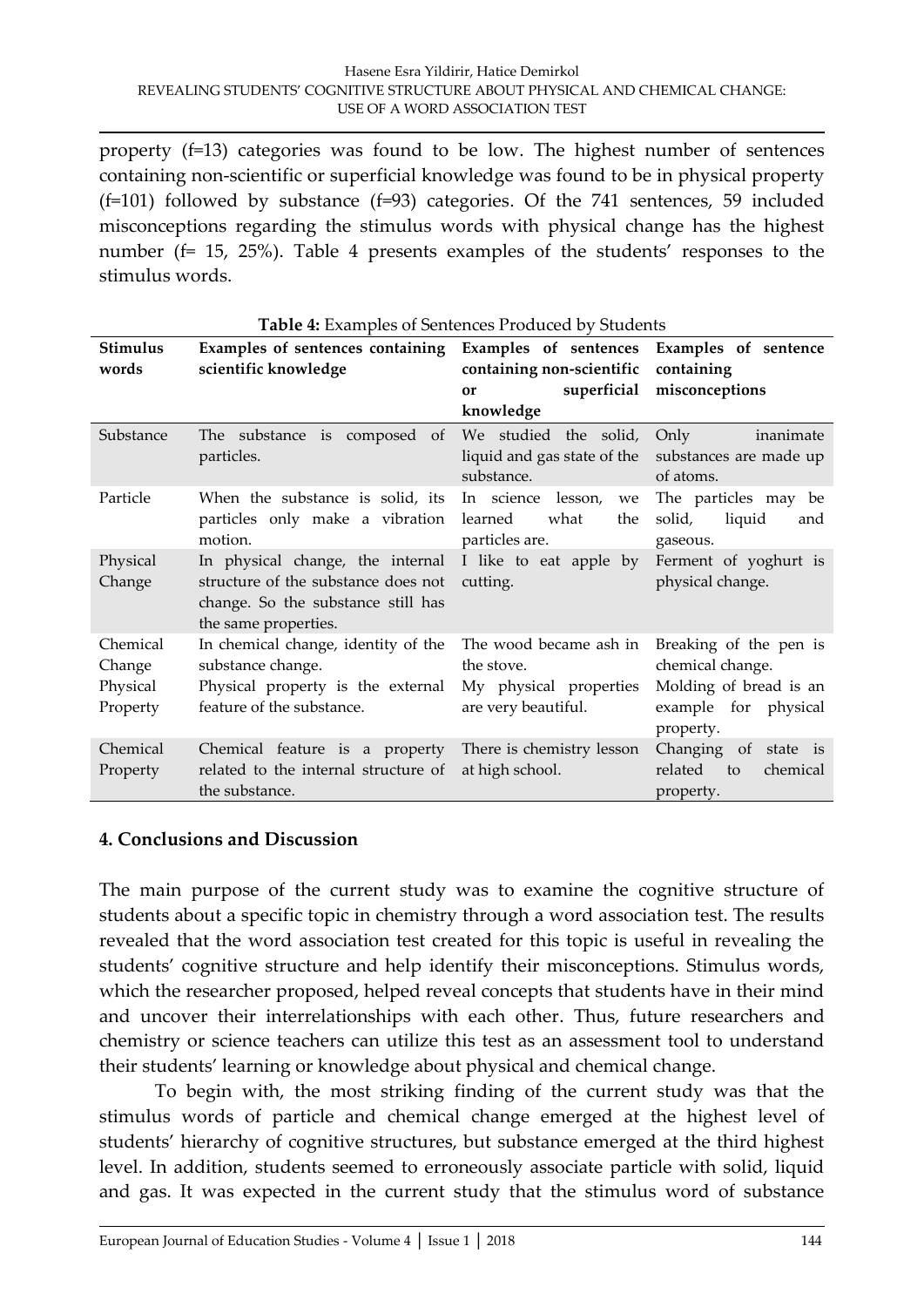would emerge at the highest level and students associate this word with solid, liquid, gas. Unexpectedly, the stimulus word of particle emerged at the highest level and students linked this word to solid, liquid and gas. This may indicate that the students also think that the physical properties of the substance are also in their particles. Likewise, there are other studies that have raised students' thoughts that the macroscopic properties possessed by the substance are also present in the microparticles (Çökelez, 2009; Çökelez & Dumon, 2005; Ebenezer, 2001; Johnstone, 2000).

This unexpected and striking finding has an implication for textbook writers and chemistry teachers. When teaching substance and particle, it should be emphasized that solid, liquid and gas are states of substance, not particles. The substances are composed of particles called atoms. Using visual elements that help students understand the difference between substance and particle and emphasize that substances, not particle, has three phases might provide a solution to this misconception.

Another important finding was that students tended to associate the concept of physical change with the words of cutting, breaking, tearing and melting. It seems that they relate physical change with some events that they encounter in their daily lives. This finding was consistent with another study (Buyruk & Korkmaz, 2016), which found that students develop everyday metaphorical forms of physical change, such as "cutting something", "cutting a paper", "breaking glass" and "dividing a crop". Like physical change, students connected the stimulus word of physical property with 'cutting, melting, tearing and breaking'', which showed that students make a connection between physical change and physical property in their mind. On the other hand, some students associated physical change with burning, decay and mold, which suggested that they had a number of misconceptions about physical change.

Results also revealed that students tend to associate chemical change and chemical property with some words including 'burning, mold, decay and rusting'. It seems that they relate chemical change and chemical property with some events that they encounter in their lives and with what they learn in chemistry classes. On the other hand, some students linked chemical change to "melting", which showed that they had a misconception in their mind.

The weak link between particle and chemical change deserves attention. Students seemed to have difficulty with connecting these two words in their mind. Chemical change is the rearrangement of atoms microscopically (Stavridou & Solomonidou, 1998) and changes take place at the particle level. It seems that students do not think chemical change at the particle level. Rather, they seemed to try to make a connection between these two words at macroscopic level, which seemed to cause misconception.

Students may have difficulty understanding changes in substances since they are abstract. To address this problem, meaningful learning should take place through providing students with both theoretical and practical knowledge by means of experience and practice (Demircioğlu et al., 2012). Thus, teachers should benefit from visual materials that show physical and chemical changes at the particle level, enables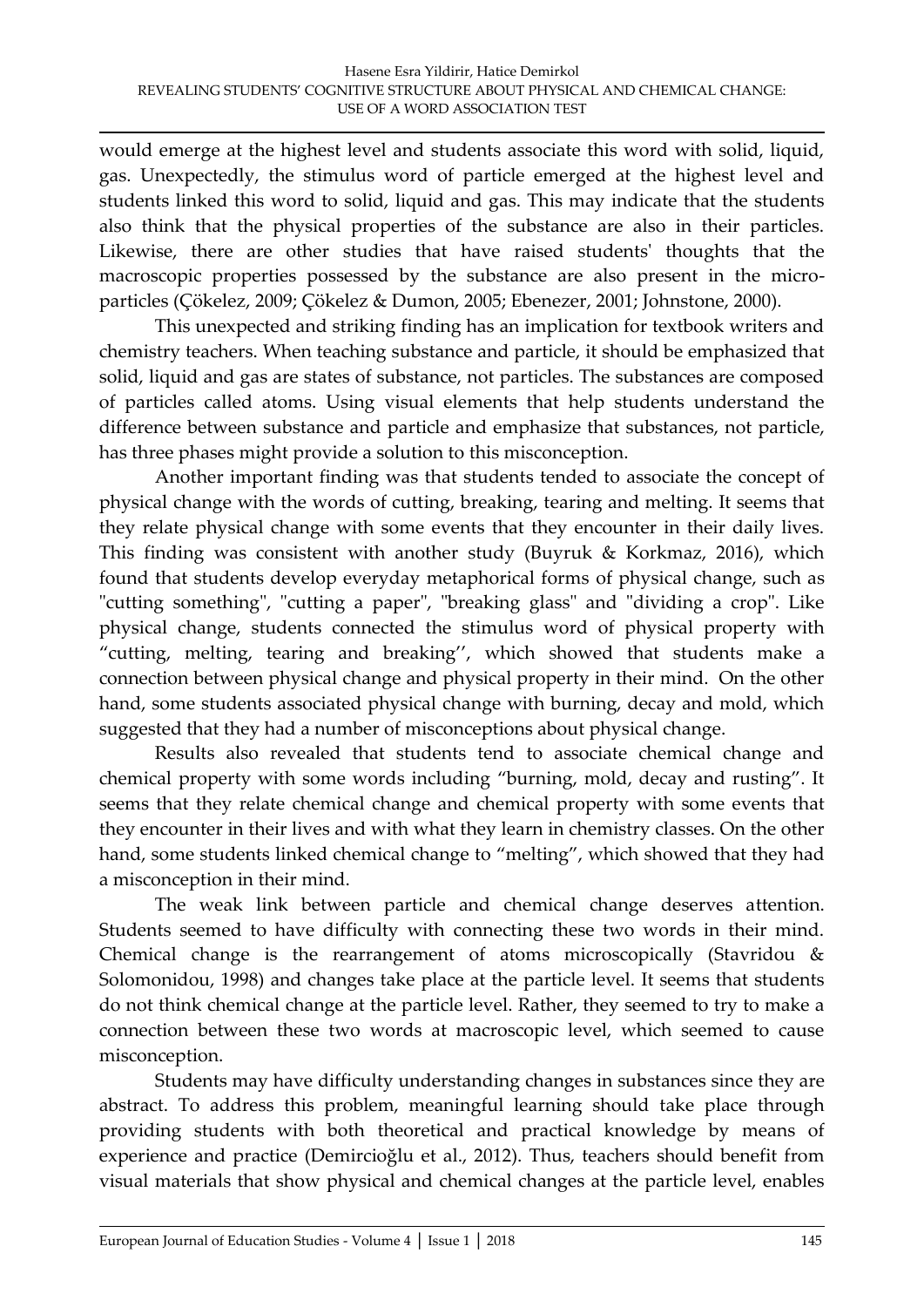students to make experiments, ask them to explain real- life events at the particle level and to show their understanding through visual materials such as concept map.

It is important to note that the current study was conducted in only 8 schools in a western city of Turkey. Convenience sampling method was used to recruit participants. Thus, it would be difficult to generalize the results of this study to other settings, which was the main limitation. In addition, specific stimulus words were used in the word association test. Future researchers might use the stimulus words in the current study or come up with new stimulus words to test the utility of word association test in revealing students' cognitive structure about physical and chemical change in different settings.

In spite of the limitations of our current study, it is valuable since it seems to be the first effort to understand students' cognitive structure through a word association test. Chemistry teachers and science teachers may benefit from the outcomes of this study. If students were not thought physical and chemical change before, teachers can administer this test at the beginning of teaching this topic. This point is important because it provides the teachers with a starting point and baseline for their teaching activities. On the other hand, if the students possess prior knowledge about this topic, the teachers administer this test to the students before and after instruction to explore if the students showed growth in giving relevant real-world examples regarding physical and chemical change and grasping the difference between the two.

### **Acknowledgements**

This research was supported by Balıkesir University Scientific Research Projects (BAP) with the project number 2016/167.

# **About the Author(s)**

Assist. Prof. Dr. Hasene Esra Yildirir, Balıkesir University, Necatibey Faculty of Education, Balıkesir, Turkey

She was born in Balıkesir/ Turkey. After graduating from department of chemistry education at Necatibey Faculty of Education, Balıkesir University in 2001, she became research assistant in 2003 at Balıkesir University. She got MS degree in 2006 and PhD degree in 2013 from The Institute of Science at Balıkesir University. She became an assistant professor doctor in 2014. She is still teaching chemistry at the same faculty alongside her research activities. Her research topics are argumentation in science education, mental models and teacher education.

Articles published in the journals

- 1. Yıldırır, H. E. & Çirkinoğlu-Şekercioğlu, A. G. (2018). An analysis of teacher candidates' epistemological beliefs: A qualitative study. Pegem Eğitim ve Öğretim Dergisi, 8(1), 173-210,<http://dx.doi.org/10.14527/pegegog.2018.008>
- 2. Yıldırır, H. E. & Nakiboğlu, C. (2014). Kimya öğretmen ve öğretmen adaylarının derslerinde kullandıkları argümantasyon süreçlerinin incelenmesi. Abant İzzet Baysal Üniversitesi Eğitim Fakültesi Dergisi, 14(2).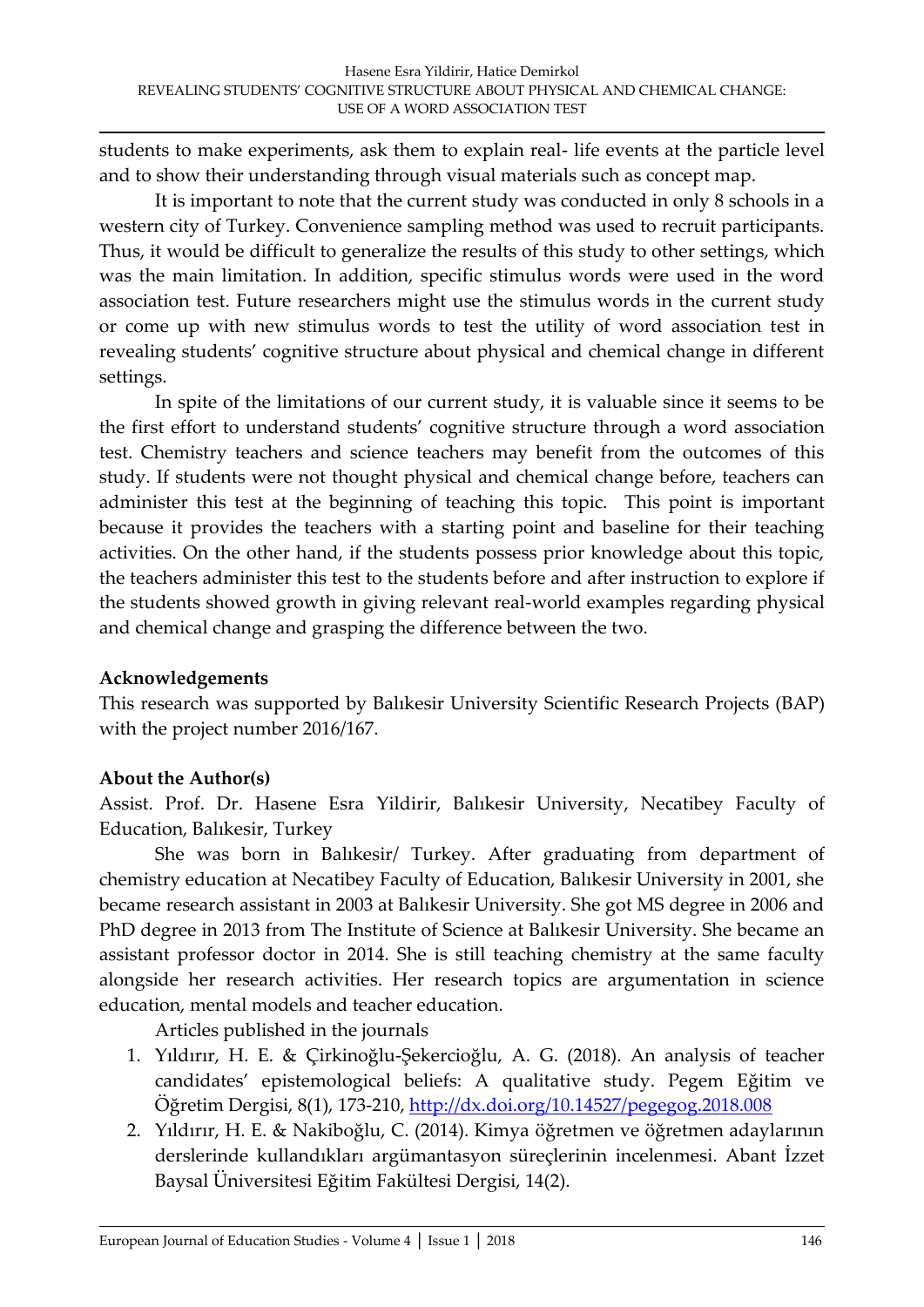- 3. Yıldırır, H. E. & Nakiboğlu, C. (2013). Kimya Öğretmen ve Öğretmen Adaylarının Argümantasyona Dayalı Kimya Derslerinin Hazırlığı Ve Uygulanması İle İlgili Görüşleri, Türk Fen Eğitimi Dergisi, 10 (3), 185-210.
- 4. Nakiboğlu, C. & Yıldırır, H.E. (2011), 'Analysis of Turkish High School Chemistry Textbooks and Teacher-Generated Questions about Gas Laws', International Journal of Science and Mathematics Education, 9, 5, 1047-1071.
- 5. Nakiboğlu, C. & Poyraz, H. E. (2006). Üniversite Kimya Öğrencilerinin Atom ve Kimyasal Bağlar Konularını Açıklamada 'İnsana Özgü Dil ve Canlılığı' Kullanmalarının İncelenmesi. Gazi Üniversitesi Kastamonu Eğitim Dergisi, 14 (1), 83-90.

# Hatice Demirkol

She is a science teacher. She studied  $6<sup>th</sup>$  students' mental models about physical and chemical changes.

Conference Papers presented in the international conferences:

- 1. Yıldırır, H.E. & Demirkol, H., Determining the mental models of the  $6<sup>th</sup>$  grade students about the subject of 'physical and chemical changes', 19-22 May 2016, p.48, International Conference on Education in Mathematics, Science & Technology (ICEMST 2016), Bodrum, Turkey.
- 2. Yıldırır, H. E. & Demirkol, H., Determination of Mental Models of 6th Grade Students About 'Physical and Chemical Changes' By Using Word Association Test', 25-28 January 2017, International Association of Social Science Research (IASSR 2017), Catania, Sicily.

# **References**

- 1. Adbo K, Taber K, S, 2009. Learners' mental models of the particle nature of matter: A study of 16‐year‐old Swedish science students. International Journal of Science Education 31: 757-786. doi: 10.1080/09500690701799383
- 2. Ardaç D, Akaygün S, 2004. Effectiveness of multimedia-based instruction that emphasizes molecular representations on students' understanding of chemical change. Journal of Research in Science Teaching 41: 317-337. doi: 10.1002/tea.20005
- 3. Atabek-Yiğit E, Ceylan Ö, 2015. Utilization of flow maps in the determination of cognitive structure of secondary school students regarding the concept of recycling and reuse, International Online Journal of Educational Sciences 7: 155– 166. doi.org/10.15345/iojes.2015.02.012
- 4. Atasoy B, Genç E, Kadayıfçı H, Akkuş H, 2007. 7. Sınıf öğrencilerinin fiziksel ve kimyasal değişimler konusunu anlamalarında işbirlikli öğrenmenin etkisi. Hacettepe Üniversitesi Eğitim Fakültesi Dergisi 32: 12-21.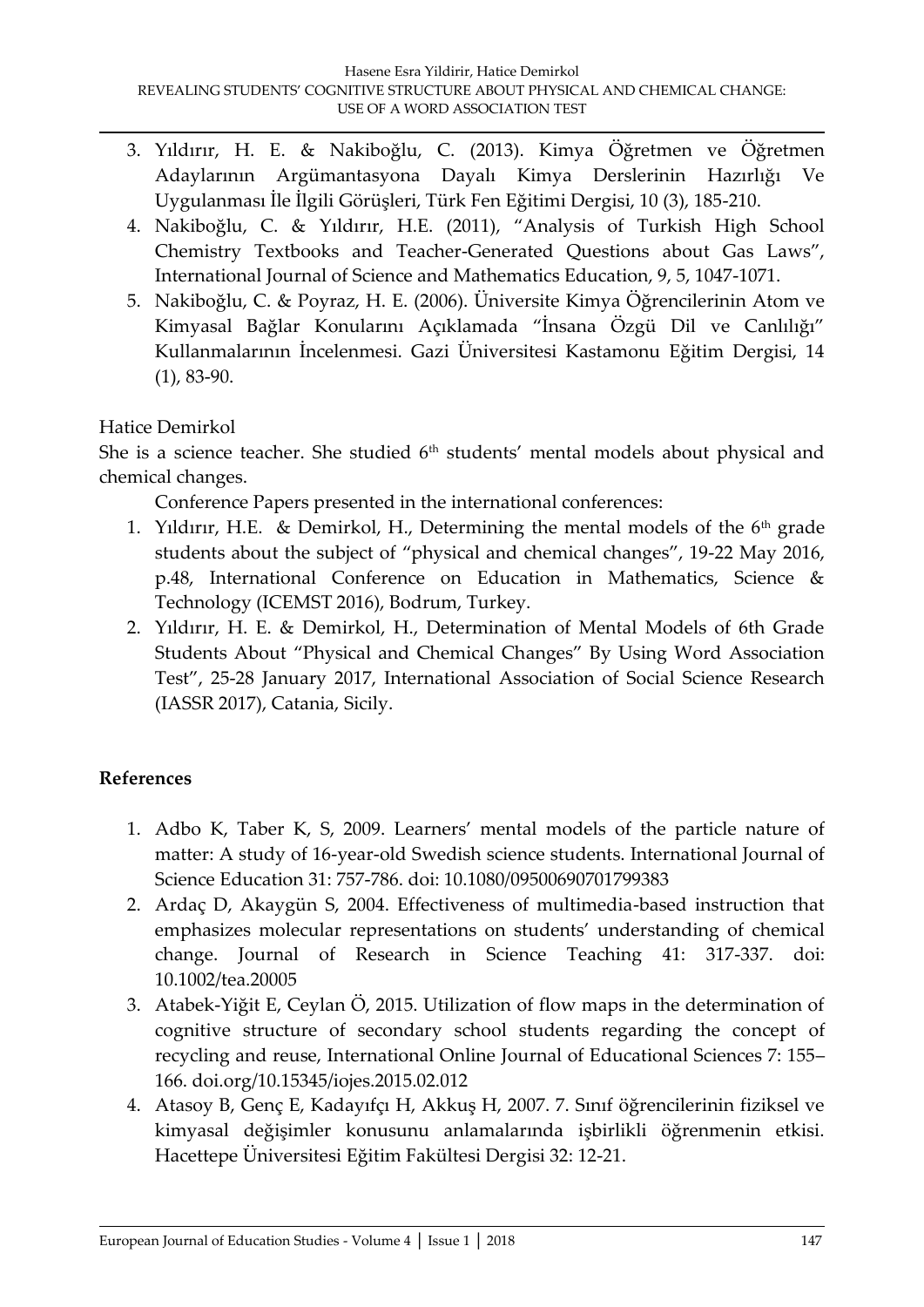- 5. Ayvacı H, Ş, Şenel Çoruhlu T, 2009. Fiziksel ve kimyasal değişimler konusundaki kavram yanılgılarının düzeltilmesinde açıklayıcı hikâye yönteminin etkisi. Ondokuz Mayıs Üniversitesi Eğitim Fakültesi Dergisi 28: 93-104.
- 6. Ben-Zvi R, Eylon R, Silberstein J, 1986. Is an atom of copper malleable?, Journal of Chemical Education 63: 64-66. doi: 10.1021/ed063p64
- 7. Bahar M, Johnstone A, H, Sutcliffe R, G, 1999. Investigation of students' cognitive structure in elementary genetics through word association tests. Journal of Biological Education 33: 134-141. doi: 10.1080/00219266.1999.9655653
- 8. Bilgin İ, Çoşkun H, Aktaş İ, 2013. The effect of 5e learning cycle on mental ability of elementary students, Journal of Baltic Science Education 12: 592-607.
- 9. Bilgin İ, Aktaş İ, Çetin A, 2014. Öğrenci takımları başarı bölümleri tekniğinin ilköğretim öğrencilerinin zihinsel yapılarına etkisi. İlköğretim Online 13: 1352- 1372. doi: 10.17051/io.2014.29266
- 10. Buyruk B, Korkmaz Ö, 2016. Öğrencilerin fen bilimleri dersine dönük kavramları günlük hayatla ilişkilendirme durumları. Ondokuz Mayıs Eğitim Fakültesi Dergisi 35: 159-172. doi: 10.7822/omuefd.35.1.12.
- 11. Cachapuz A, F, C, Maskill R, 1987. Detecting changes with learning in the organization of knowledge: Use of word association tests to follow the learning of collision theory. International Journal of Science Education 9: 491-504. doi: 10.1080/0950069870090407
- 12. Ceylan Ö, 2015. Fen öğretiminde kavram karikatürü kullanımının 7. Sınıf öğrencilerinin akademik başarılarına ve bilişsel yapılarına etkisinin incelenmesi. Graduate thesis, Sakarya University.
- 13. Çayan Y, Karslı F, 2014. 6. Sınıf öğrencilerinin fiziksel ve kimyasal değişim konusundaki kavram yanılgılarının giderilmesinde probleme dayalı öğrenme yaklaşımının etkisi. Kastamonu Üniversitesi Kastamonu Eğitim Dergisi 23: 1437- 1452.
- 14. Çökelez A, 2009. İlköğretim ikinci kademe öğrencilerinin tanecik kavramı hakkındaki görüşleri: Bilgi dönüşümü. Hacettepe Üniversitesi Eğitim Fakültesi Dergisi 36: 64-75.
- 15. Çökelez A, Dumon A, 2005. Atom and molecule: Upper secondary school French students' representations in long-term memory. Chemistry Education Research and Practice 6: 119-135. doi: 10.1039/B4RP90005G
- 16. Davidson D, 1977. The effect of individual differences of cognitive style on judgments of document relevance. Journal of the American Society for Information Science 28: 273-184. doi: 10.1002/asi.4630280507
- 17. Demircioğlu G, Özmen H, Demircioğlu H, 2006. Sınıf öğretmeni adaylarının fiziksel ve kimyasal değişme kavramlarını anlama düzeyleri ve yanılgıları. Milli Eğitim Dergisi 170: 260-273.
- 18. Demircioğlu H, Demircioğlu G, Ayas A, Kongur S, 2012. Onuncu sınıf öğrencilerinin fiziksel ve kimyasal değişme kavramları ile ilgili teorik ve uygulama bilgilerinin karşılaştırılması. Türk Fen Eğitimi Dergisi 9: 162-181.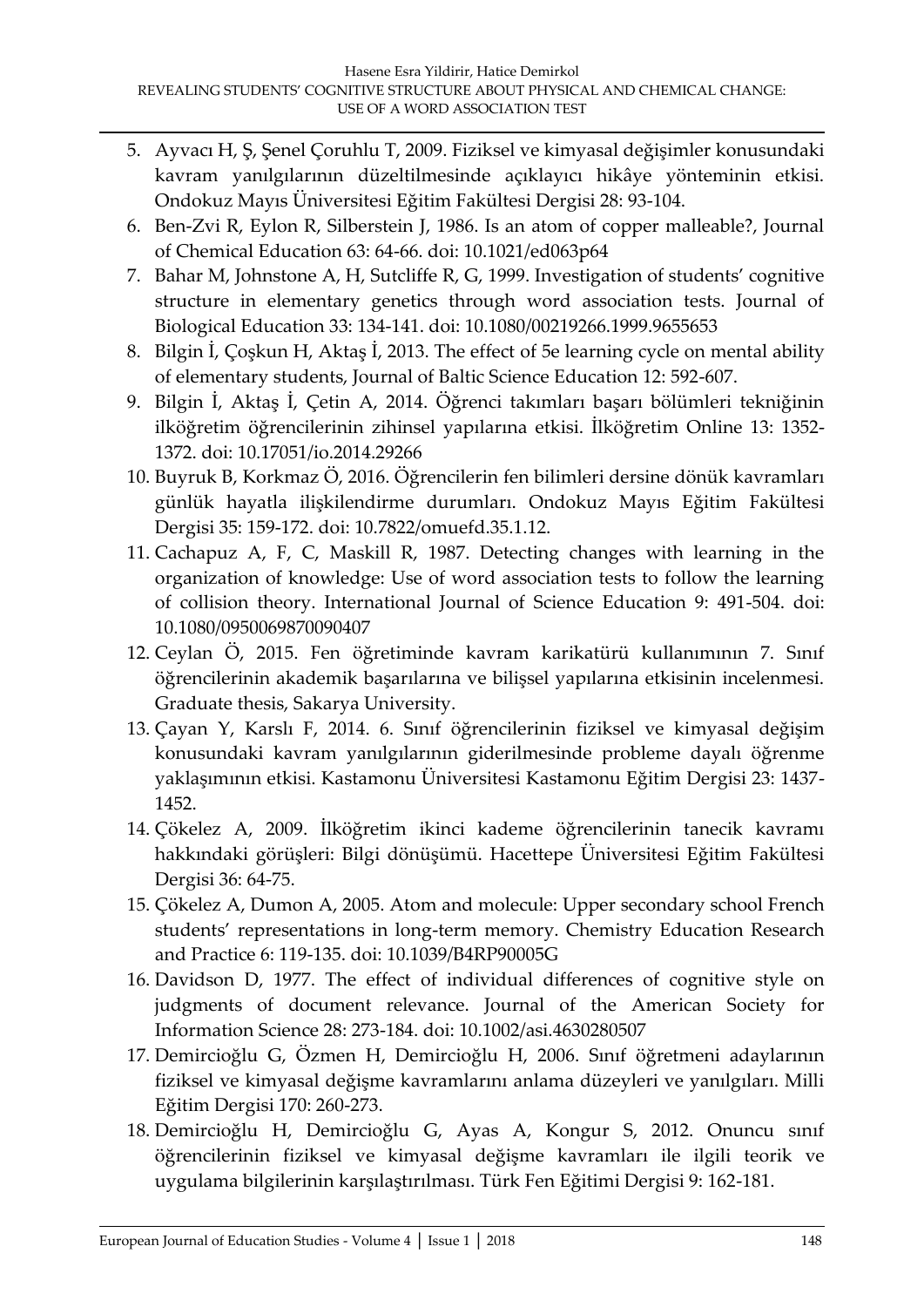- 19. Derman A, Eilks I, 2016. Using a word association test for the assessment of high school students' cognitive structures on dissolution. Chemistry Education Research and Practice 17: 902-913. doi: 10.1039/c6rp00084c
- 20. Dikmenli M, 2010. Biology student teachers' conceptual frameworks regarding biodiversity. Education 130: 479-489.
- 21. Ebenezer J, V, 2001. A hypermedia environment to explore and negotiate students' conceptions: animation of the solution process of table salt, Journal of Science Education Technology 10: 73–91.
- 22. Ekici G, Kurt H, 2014. Öğretmen adaylarının 'aids' kavramı konusundaki bilişsel yapıları: bağımsız kelime ilişkilendirme testi örneği, Türkiye Sosyal Araştırmalar Dergisi 18: 267-304.
- 23. Ercan F, Taşdere A, Ercan N, 2010. Kelime ilişkilendirme testi aracılığıyla bilişsel yapının ve kavramsal değişimin gözlenmesi, Journal of Turkish Science Education 7: 136-154.
- 24. Ergül S, 2014. Fiziksel ve kimyasal değişim ile renk değişimi bağlamında yeni bir deneysel yöntem. Eğitim ve Öğretim Araştırmaları Dergisi 3: 168-179.
- 25. Gönen S, Akgün A, 2005. Bilgi eksiklikleri ve kavram yanılgılarının tespiti ve giderilmesinde, çalışma yaprakları ve sınıf içi tartışma yönteminin uygulanabilirliği üzerine bir araştırma. Elektronik Sosyal Bilimler Dergisi 4: 99- 111.
- 26. Hovardas T, Korfiatis K, J, 2006. Word associations as a tool for assessing conceptual change in science education. Learning and Instruction 16: 416-432. doi:10.1016/j.learninstruc.2006.09.003
- 27. Hesse J, J, Anderson C, W, 1992. Students' conceptions of chemical change. Journal of Research in Science Teaching 29: 277-299.
- 28. Johnson P, 2000. Childrens'understanding of substances, part 1: recognizing chemical change, International Journal of Science Education 22: 719-737. doi.org/10.1080/09500690050044062
- 29. Johnson P, 2005. The development of children's concept of a substance: a longitudinal study of interaction between curriculum and learning, Research in Science Education 35: 41-61. doi:10.1155/2012/490647
- 30. Johnstone A, H, Moynihan T, F, 1985. The relationship between performances in word association tests and achievement in chemistry. European Journal of Science Education 7: 57-66.<https://doi.org/10.1080/0140528850070106>
- 31. Johnstone A, H, 2000. Teaching of chemistry–logical or psychological?. Chemistry Education and Research Practice 1: 9–15.
- 32. Joyce B, Weil M, 2003. Models of teaching (5th ed.). New Delhi: Prentice Hall of India.
- 33. Khurshid M, Iqbal M, Z, 2009. Children's misconceptions about units on changes, acids and laboratory preparation of Co2. Bulletin of Education and Research 31: 61-74.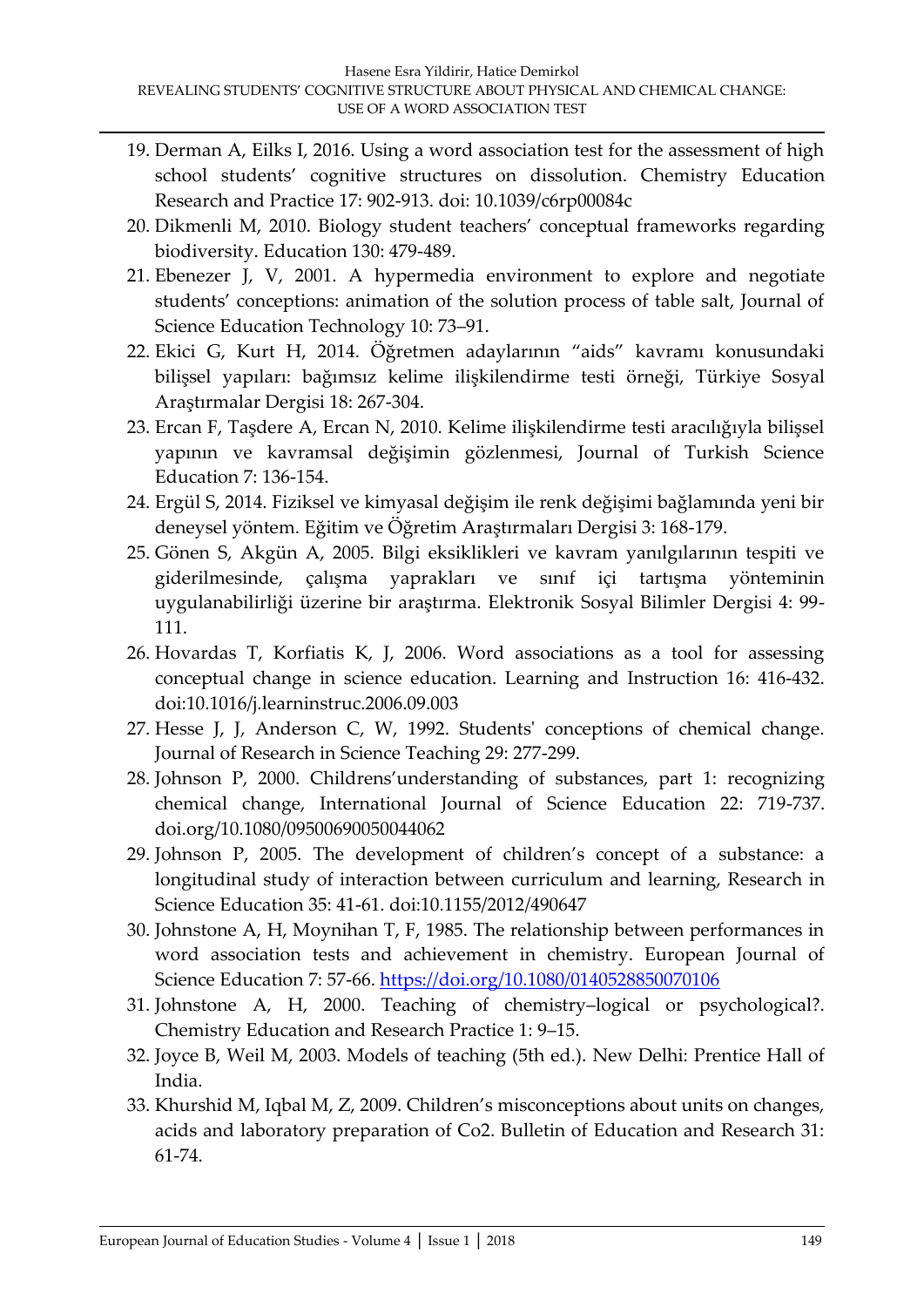- 34. Kıngır S, Geban Ö, Günel M, 2013. Using the science writing heuristic approach to enhance student understanding in chemical change and mixture. Research in Science Education 43: 1645-1663. doi:10.1007/s11165-012-9326-x
- 35. Kıngır S, Geban Ö, 2014. 10. sınıf öğrencilerinin kimyasal değişim konusundaki kavramları. Türk Fen Eğitimi Dergisi 11: 43-62. doi: 10.12973/tused.10102a
- 36. Kibar Z, B, Ayas A, 2010. Implementing of a worksheet related to physical and chemical change concepts. Procedia-Social and Behavioral Sciences 2: 733-738. <https://doi.org/10.1016/j.sbspro.2010.03.093>
- 37. Kinchin J, M, Hay D, B, 2000. How a qualitative approach to concept map analysis can be used to aid learning by illustrating patterns of conceptual development. Educational Research 42: 43-57. doi: 10.1080/001318800363908
- 38. Kolomuç A, Özmen H, Metin M, Açışlı S, 2012. The effect of animation enhanced worksheets prepared based on 5e model for the grade 9 students on alternative conceptions of physical and chemical changes, Procedia-Social and Behavioral Sciences 46: 1761-1765.<https://doi.org/10.1016/j.sbspro.2012.05.374>
- 39. Kurt H, Ekici G, 2013. Biyoloji öğretmen adaylarının bağımsız kelime ilişkilendirme testi ve çizme-yazma tekniğiyle osmoz kavramı konusundaki bilişsel yapılarının belirlenmesi. International Periodical for the Languages, Literature and History of Turkish or Turkic 8: 809-829.
- 40. Maskill R, Cachapuz A, F, C, 1989. Learning about the chemistry topic of equilibrium: The use of word association tests to detect developing conceptualizations. International Journal of Science Education 11: 57-69. <https://doi.org/10.1080/0950069890110106>
- 41. Meşeci B, Tekin S, Karamustafaoğlu S, 2013. Maddenin tanecikli yapısı ile ilgili kavram yanılgılarının tespiti. Dicle Üniversitesi Sosyal Bilimler Enstitüsü Dergisi 5: 20-40.
- 42. MEB, 2013. İlköğretim kurumları (ilkokullar ve ortaokullar) fen bilimleri dersi (3, 4, 5, 6, 7 ve 8. Sınıflar) öğretim programı, Ankara.
- 43. Mirzalar Kabapınar F, M, Adik B, 2005. Ortaöğretim 11. sınıf öğrencilerinin fiziksel değişim ve kimyasal bağ ilişkisini anlama seviyesi. Ankara Üniversitesi Eğitim Bilimleri Fakültesi Dergisi 38: 123-147.
- 44. Nakiboğlu C, 2008. Using word associations for assessing non major science students' knowledge structure before and after general chemistry instruction: The case of atomic structure, Chemistry Education Research and Practice 9: 309– 322. doi: 10.1039/b818466f
- 45. Nakiboğlu C, 2017. Examination 8th grade students' cognitive structures about physical and chemical changes through word association test. The Eurasia Proceedings of Educational & Social Sciences (EPESS) 7: 49-51.
- 46. Özatlı N, S, 2006. Öğrencilerin biyoloji derslerinde zor olarak algıladıkları konuların tespiti ve boşaltım sistemi konusundaki bilişsel yapılarının yeni teknikler ile ortaya konulması. PhD thesis, Balıkesir University.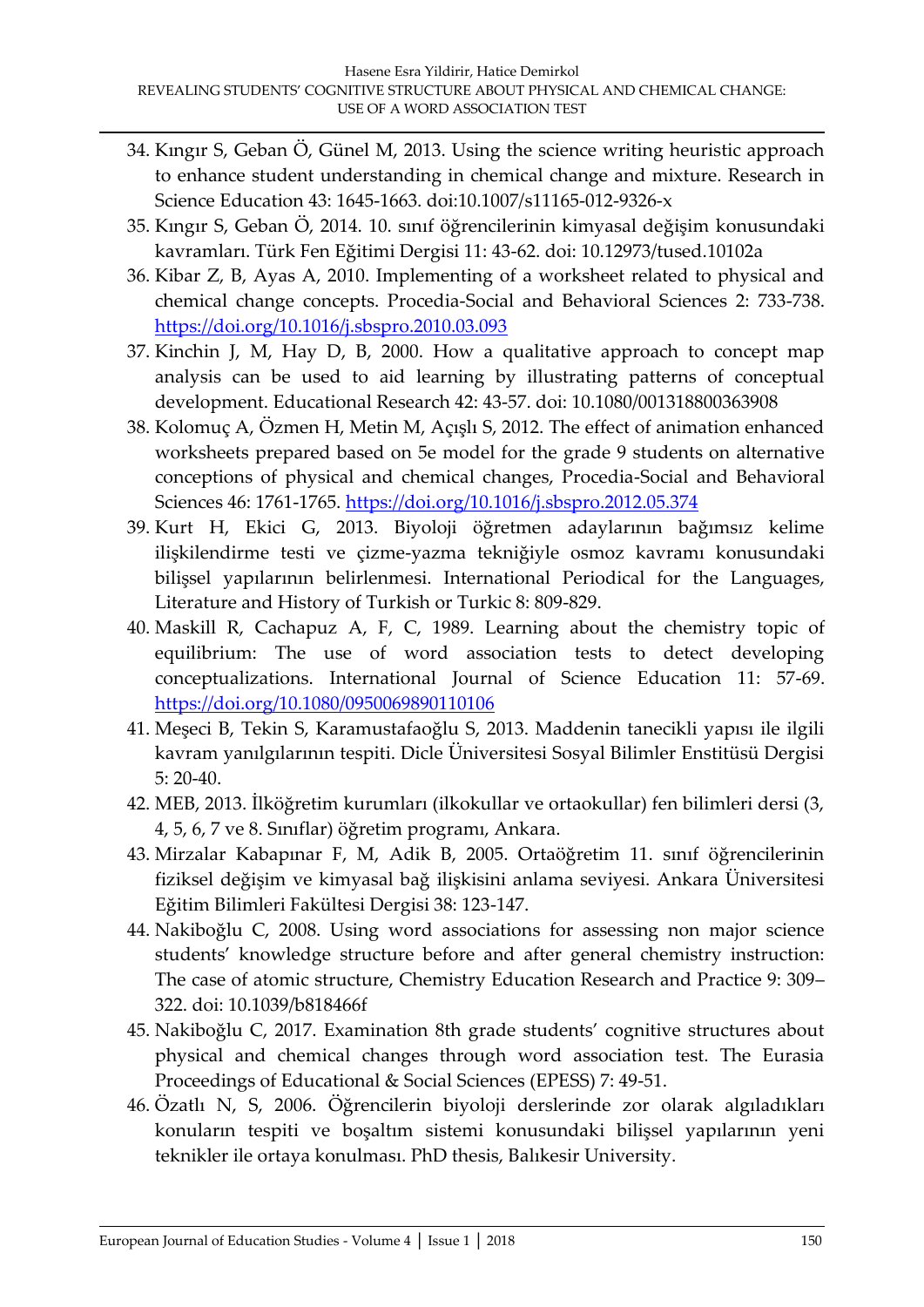- 47. Özatlı N, S, Bahar M, 2010. Öğrencilerin boşaltım sistemi konusundaki bilişsel yapılarının yeni teknikler ile ortaya konması. Abant İzzet Baysal Üniversitesi Eğitim Fakültesi Dergisi 10: 9-26.
- 48. Özata Yücel E, Özkan M, 2015. Determination of secondary school students' cognitive structure, and misconception in ecological concepts through word association test, Educational Research and Reviews 10: 660-674.
- 49. Papageorgiou G, Stamovlasis D, Jonhson P, 2013. Primary teachers' understanding of four chemical phenomena: Effect of an in-service training course. Journal of Science Teacher Education 24: 763-787. doi:10.1007/s10972-012- 9295-y
- 50. Palmer B, Treagust D, F, 1996. Physical and chemical change in textbooks: An initial View. Research in Science Education 26: 129-140.
- 51. Sökmen N, Bayram H, Yılmaz A, 2000. 5., 8. ve 9. sınıf öğrencilerinin fiziksel değişim ve kimyasal değişim kavramlarını anlama seviyeleri. M.Ü. Atatürk Eğitim Fakültesi Eğitim Bilimleri Dergisi 12: 261-266.
- 52. Stavridou H, Solomonidou C, 1989. Physical phenomena-chemical phenomena: Do pupil make the distinction?. International Journal of Science Education 11: 83- 92.<https://doi.org/10.1080/0950069890110108>
- 53. Taştan Kırık Ö, Kaya H, 2014. 6. sınıf öğrencilerinin hücre konusundaki kavramsal yapıları hakkında nitel bir çalışma. International Online Journal of Educational Sciences 6: 737-760. doi:<http://dx.doi.org/10.15345/iojes.2014.03.018>
- 54. Timur S, 2012. Examining cognitive structures of prospective preschool teachers concerning the subject 'Force and Motion'. Educational Sciences: Theory & Practice, Autumn, 3039-3049.
- 55. Tsaparlis G, 2003. Chemical phenomena versus chemical reactions: Do students make the connection?. Chemistry Education: Research and Practice 4: 31-43.
- 56. Uluçınar Sağır Ş., Tekin S, Karamustafaoğlu S, 2012. Sınıf öğretmeni adaylarının bazı kimya kavramlarını anlama düzeyleri. Ziya Gökalp Eğitim Fakültesi Dergisi 19: 112-135.
- 57. Zan Yörük, N, 2003. Karışım, maddenin hal değişimi, yoğunluk, fizikselkimyasal değişim ve basınç konularının kimyada anlaşılması ile ilgili bir ara yaş çalışması (11-14 Yaş Arası). Master's thesis, University of Hacettepe.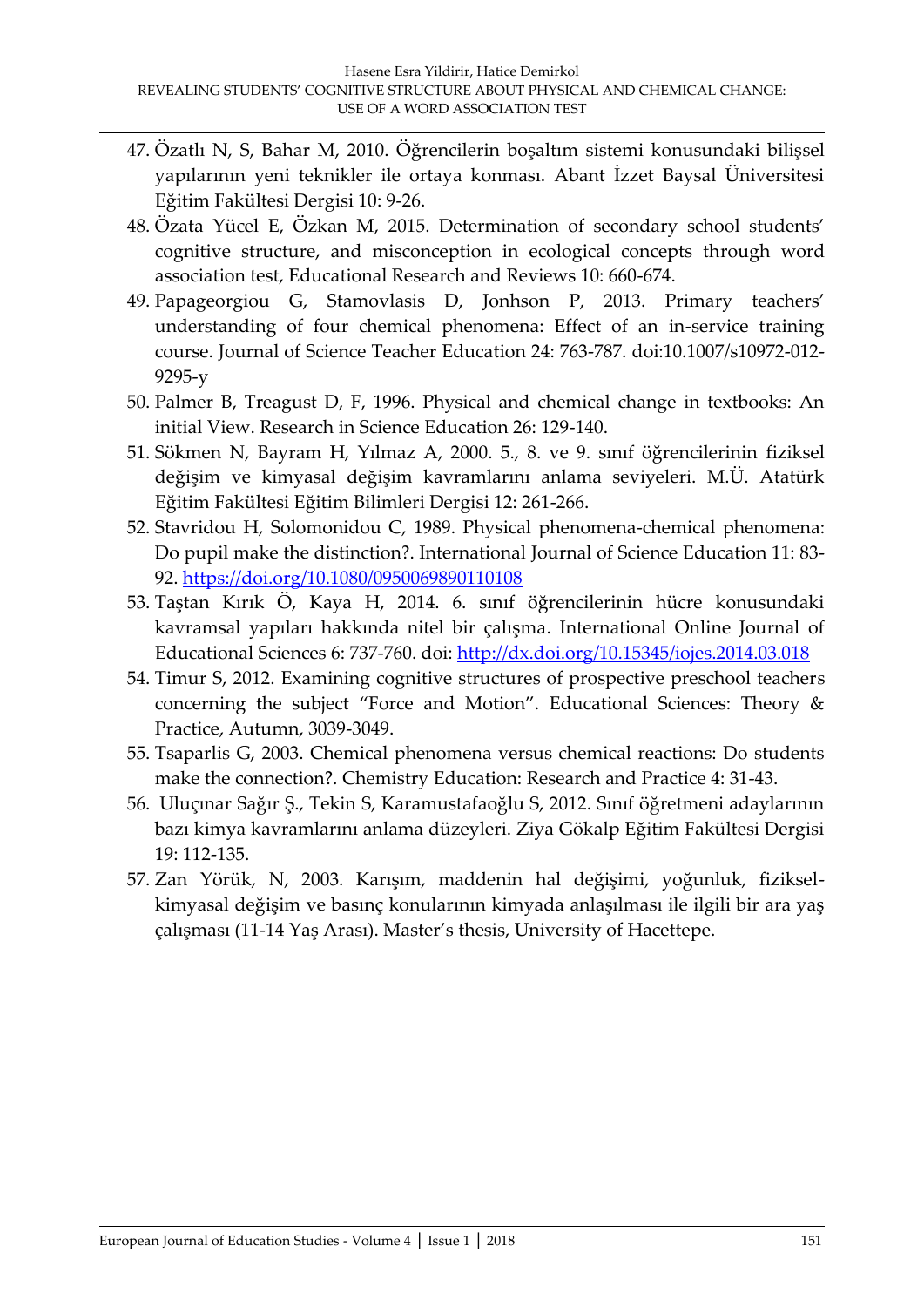#### Hasene Esra Yildirir, Hatice Demirkol REVEALING STUDENTS' COGNITIVE STRUCTURE ABOUT PHYSICAL AND CHEMICAL CHANGE: USE OF A WORD ASSOCIATION TEST

| Appendix: The Frequency Table Used to From the Concept Network |                          |                              |                                                      |                              |                               |                                |
|----------------------------------------------------------------|--------------------------|------------------------------|------------------------------------------------------|------------------------------|-------------------------------|--------------------------------|
|                                                                | Stimulus words           |                              |                                                      |                              |                               |                                |
| <b>Response words</b>                                          |                          | Matter Particle              | Physical                                             | Chemical                     | Physical                      | Chemical                       |
|                                                                |                          |                              | change                                               | change                       | Property                      | Property                       |
| Matter                                                         | $\overline{\phantom{a}}$ | 21                           | $\overline{\phantom{0}}$                             | $\qquad \qquad -$            |                               | $\overline{\phantom{a}}$       |
| Particle                                                       | 22                       | $\overline{a}$               | $\overline{a}$                                       | $\overline{\phantom{a}}$     | $\overline{a}$                |                                |
| Chemical change                                                | $\overline{7}$           | $\qquad \qquad -$            | $\overline{\phantom{a}}$                             | $\overline{\phantom{m}}$     | $\overline{\phantom{a}}$      |                                |
| Physical change                                                | $\overline{7}$           | $\overline{a}$               | $\overline{a}$                                       | $\overline{\phantom{a}}$     | $\overline{a}$                |                                |
| Solid                                                          | 54                       | 73                           | $\overline{\phantom{a}}$                             | $\qquad \qquad -$            | $\qquad \qquad -$             |                                |
| Liquid                                                         | 51                       | 67                           | $\overline{a}$                                       |                              |                               |                                |
| Gas                                                            | 48                       | 69                           | $\overline{\phantom{a}}$                             | $\overline{\phantom{a}}$     | $\qquad \qquad -$             |                                |
| Wood                                                           | 23                       | $\qquad \qquad -$            | $\overline{a}$                                       | ٠                            | $\overline{\phantom{0}}$      |                                |
| Water                                                          | 17                       | 21                           | $\qquad \qquad -$                                    | $\overline{\phantom{a}}$     | $\overline{\phantom{a}}$      |                                |
| Ice                                                            | $\overline{\phantom{a}}$ | 7                            | $\overline{a}$                                       | $\overline{\phantom{0}}$     | $\overline{a}$                |                                |
| Table                                                          | 20                       | $\overline{\phantom{a}}$     | $\overline{\phantom{a}}$                             | $\overline{\phantom{m}}$     | $\overline{\phantom{a}}$      |                                |
| Object                                                         | 11                       | $\overline{a}$               | $\overline{a}$                                       | $\overline{a}$               | L.                            |                                |
| Eraser                                                         | 13                       | $\overline{\phantom{a}}$     | -                                                    | $\qquad \qquad -$            | $\qquad \qquad -$             |                                |
| Pencil                                                         | 19                       | $\overline{a}$               | $\overline{a}$                                       |                              |                               |                                |
| Clock                                                          | 12                       | $\qquad \qquad -$            | $\qquad \qquad -$                                    | $\overline{\phantom{a}}$     | $\overline{\phantom{0}}$      |                                |
| Map                                                            | 11                       | $\overline{a}$               | $\overline{a}$                                       | $\overline{\phantom{0}}$     | $\overline{\phantom{0}}$      | $\overline{\phantom{0}}$       |
| Vibration                                                      | $\overline{\phantom{a}}$ | 23                           | -                                                    | $\overline{\phantom{a}}$     | -                             |                                |
| Rotation                                                       | $\overline{a}$           | 12                           | $\overline{a}$                                       |                              |                               |                                |
| Translation                                                    | $\overline{\phantom{a}}$ | 22                           | $\overline{\phantom{m}}$                             | $\overline{\phantom{a}}$     | $\qquad \qquad -$             |                                |
| Snowflake                                                      |                          | 13                           | $\overline{a}$                                       |                              |                               |                                |
| Rain                                                           | $\overline{\phantom{a}}$ | 15                           | $\qquad \qquad -$                                    | $\qquad \qquad -$            | $\qquad \qquad -$             |                                |
| Small structure                                                |                          | 16                           | $\overline{a}$                                       |                              |                               |                                |
| Space                                                          | 6                        | 11                           | $\overline{\phantom{a}}$                             | $\overline{\phantom{a}}$     | $\overline{\phantom{a}}$      |                                |
| Cutting                                                        |                          | $\overline{a}$               | 63                                                   | $\overline{\phantom{a}}$     | 26                            | $\overline{\phantom{0}}$       |
| <b>Breaking</b>                                                | $\qquad \qquad -$        | $\qquad \qquad -$            | 47                                                   | $\overline{\phantom{a}}$     | 20                            |                                |
| Tearing                                                        |                          | $\overline{a}$               | 40                                                   | $\overline{\phantom{a}}$     | 21                            |                                |
| Chopping                                                       |                          | $\overline{\phantom{0}}$     | 24                                                   | $\overline{\phantom{m}}$     | 9                             |                                |
| Slicing                                                        |                          | $\qquad \qquad \blacksquare$ | 11                                                   | $\overline{\phantom{m}}$     | $\overline{\phantom{a}}$      |                                |
| Freezing                                                       |                          | $\overline{a}$               | 12                                                   | $\overline{\phantom{a}}$     | 9                             |                                |
| Melting                                                        |                          |                              | 32                                                   | 15                           | 23                            |                                |
| Evaporation                                                    |                          |                              | $10\,$                                               |                              | 5                             |                                |
| State changing                                                 |                          | 6                            | 12                                                   |                              | 6                             |                                |
| The identity does not                                          |                          |                              | $10\,$                                               |                              |                               |                                |
| change                                                         |                          |                              |                                                      |                              |                               |                                |
| The identity changes                                           |                          | -                            | $\overline{\phantom{a}}$                             | $\overline{\phantom{a}}$     | $\qquad \qquad -$             |                                |
| Burning                                                        | $\overline{\phantom{0}}$ | $\overline{\phantom{0}}$     | $\,8\,$                                              | 93                           | $\overline{\phantom{m}}$      | $41\,$                         |
| Molding                                                        | $\overline{\phantom{0}}$ | $\overline{a}$               | $\mathbf 5$                                          | 60                           | $\bar{\phantom{a}}$           | 29                             |
| Rusting                                                        |                          |                              | $\overline{\phantom{0}}$                             | 39                           |                               | 20                             |
| Decay                                                          | $\overline{\phantom{0}}$ | $\overline{\phantom{0}}$     | $\overline{7}$                                       | 52                           | $\overline{\phantom{a}}$      | 32                             |
| Rancidity                                                      |                          |                              |                                                      | 19                           |                               | 18                             |
| Fermentation                                                   |                          | -<br>$\overline{a}$          | $\overline{\phantom{a}}$<br>$\overline{\phantom{0}}$ | 19                           | -<br>$\overline{\phantom{0}}$ | 7                              |
|                                                                |                          |                              |                                                      | 13                           |                               |                                |
| Frying<br>New matter                                           |                          |                              |                                                      | $10\,$                       |                               | $\overline{\phantom{a}}$<br>12 |
|                                                                |                          | -                            | $\overline{a}$                                       |                              | -                             |                                |
| Cooking                                                        |                          | -                            | $\overline{\phantom{0}}$                             | 38                           | $\overline{\phantom{0}}$      | 17                             |
| Physical appearance                                            |                          | -                            | 6                                                    | $\qquad \qquad \blacksquare$ | 17                            | $\overline{\phantom{a}}$       |
| İnternal structure                                             |                          |                              |                                                      |                              |                               | 12                             |
| Change                                                         |                          |                              |                                                      | 6                            |                               | 19                             |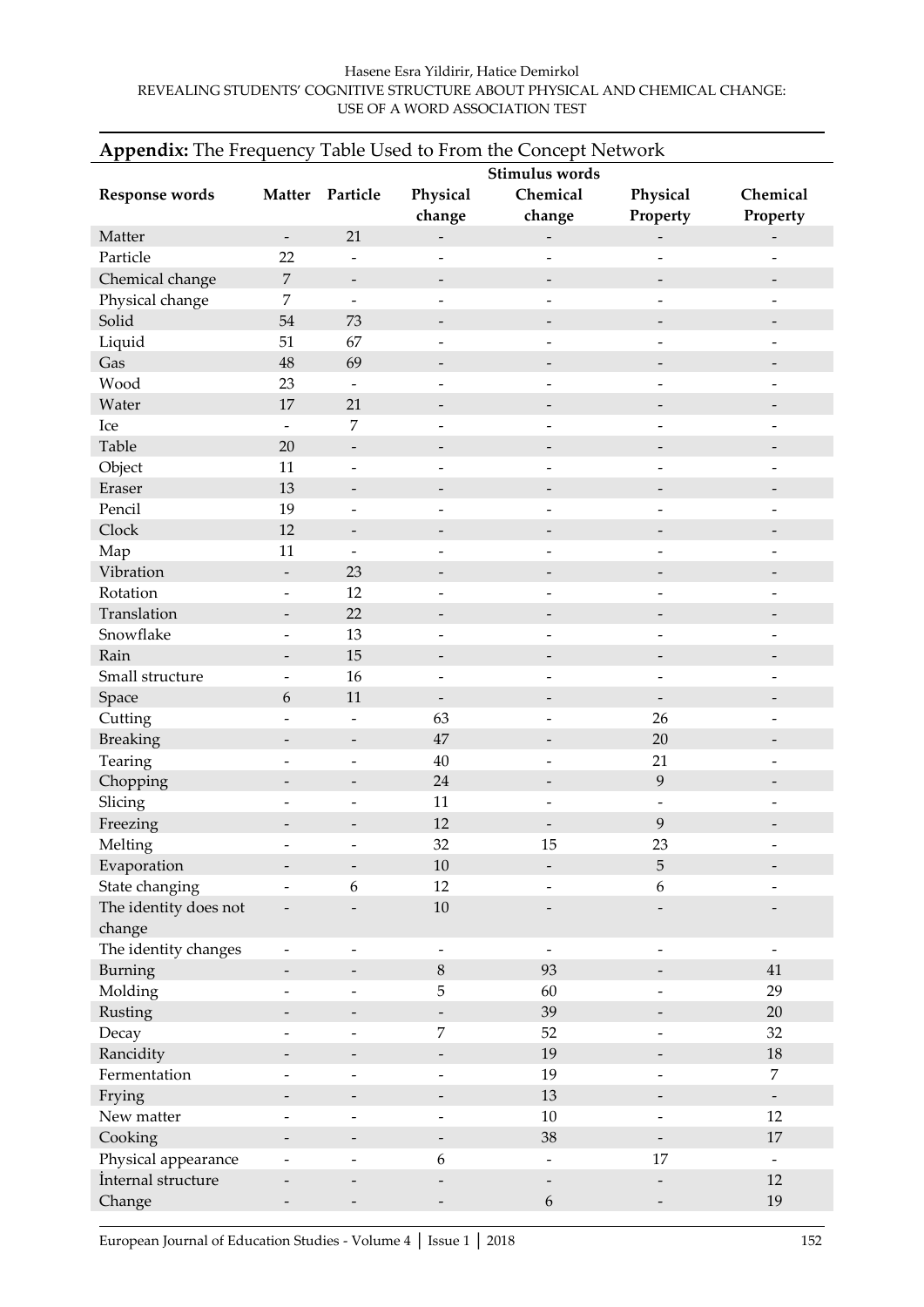| Hasene Esra Yildirir, Hatice Demirkol                                       |  |
|-----------------------------------------------------------------------------|--|
| REVEALING STUDENTS' COGNITIVE STRUCTURE ABOUT PHYSICAL AND CHEMICAL CHANGE: |  |
| USE OF A WORD ASSOCIATION TEST                                              |  |

| People            | 6                        |                          |                          |   |                          |   |
|-------------------|--------------------------|--------------------------|--------------------------|---|--------------------------|---|
| Animals           | 7                        | $\qquad \qquad -$        | -                        |   |                          |   |
| Ball              | 5                        | $\overline{\phantom{0}}$ |                          |   | L.                       |   |
| Temperature       |                          | $\,8\,$                  |                          |   |                          |   |
| Sun               | 6                        | ٠                        |                          |   |                          |   |
| Tree              | 7                        | $\qquad \qquad -$        | $\overline{\phantom{a}}$ |   | $\overline{\phantom{a}}$ |   |
| Notebook          | $\,8\,$                  | $\overline{\phantom{0}}$ |                          |   |                          |   |
| Iron              | 6                        | $\overline{\phantom{0}}$ |                          |   |                          |   |
| Desk              | $\overline{7}$           |                          |                          |   |                          |   |
| Atom              |                          | 5                        |                          |   |                          |   |
| Drop              |                          | $\,8\,$                  | ۰                        |   |                          |   |
| Moving            |                          | 7                        |                          |   |                          |   |
| Round             |                          | 7                        |                          |   |                          |   |
| Tiny balls        | $\overline{\phantom{a}}$ | $\sqrt{5}$               | $\overline{\phantom{a}}$ |   |                          |   |
| Break into pieces |                          | $\overline{\phantom{0}}$ | 9                        |   | $\overline{\phantom{a}}$ |   |
| Corrugation       |                          | $\overline{\phantom{0}}$ | $\overline{5}$           |   |                          |   |
| Division          |                          |                          | 5                        |   |                          |   |
| Water cycle       | -                        | -                        | $\overline{7}$           |   |                          |   |
| Color change      |                          | $\overline{\phantom{0}}$ | $\overline{\phantom{a}}$ | 6 | $\overline{\phantom{0}}$ |   |
| Taste change      |                          |                          |                          | 6 | $\overline{\phantom{0}}$ |   |
| Rancidity         |                          | ۰                        |                          | 8 |                          |   |
| Mold              |                          |                          |                          |   |                          | 5 |
| Rust              |                          |                          | -                        | 5 | -                        |   |